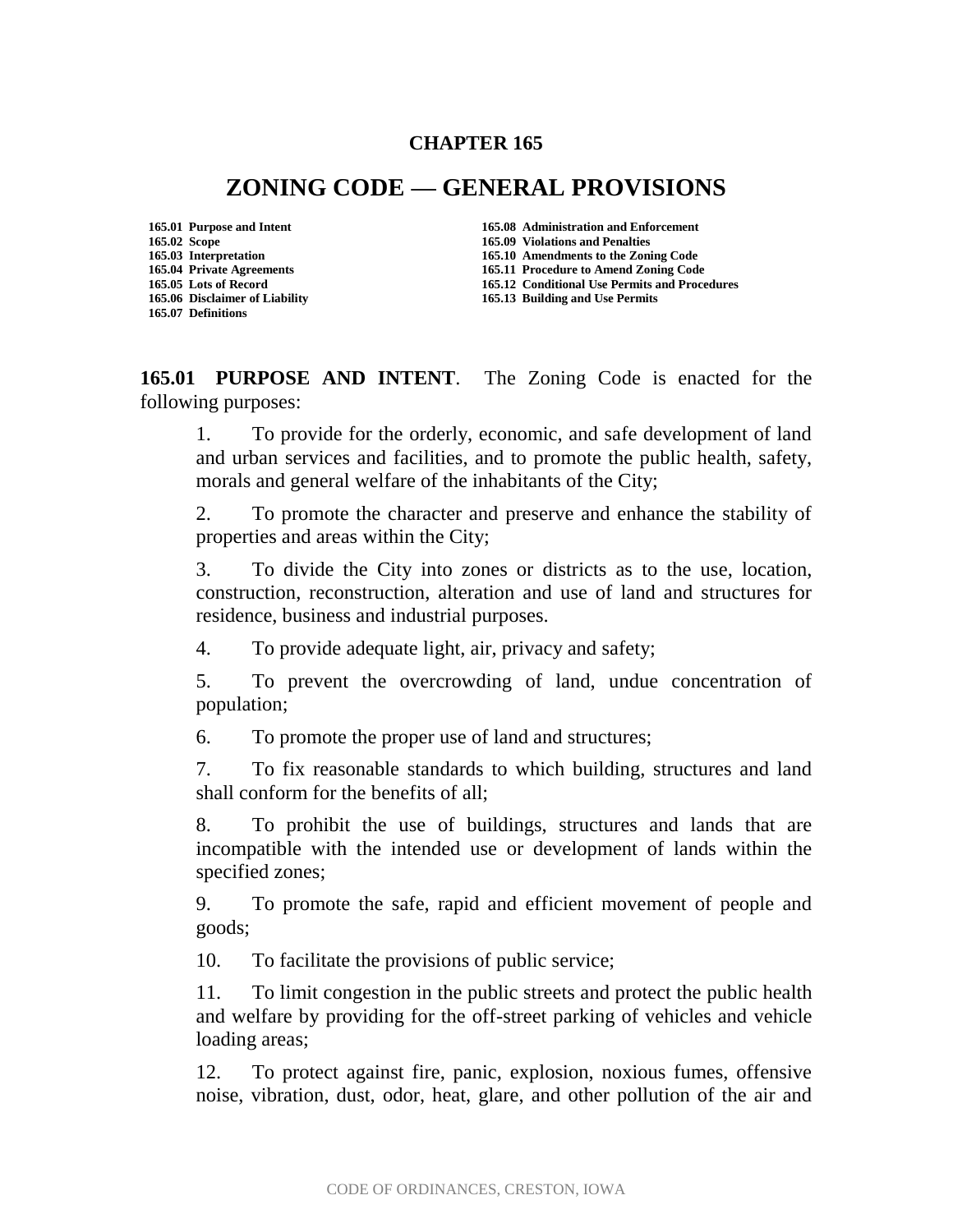other hazards in the interest of the public health, comfort and general welfare; and

13. To define and limit the powers and duties of the administrative officers and bodies provided for herein.

**165.02 SCOPE.** From and after the effective date of the Zoning Ordinance, the use of all land and every building or portion of a building erected, altered with respect to height and area, added to, relocated, and every use within a building or use accessory thereto, in the City shall be in conformity with the provisions of this Zoning Code. Any existing building or structure and any existing use of properties not in conformity with the regulations herein prescribed shall be regarded as nonconforming properties or uses.

**165.03 INTERPRETATION.** In interpreting and applying the provisions of this Zoning Code, they shall be held to be the minimum requirements for the promotion of the public health, safety, morals, convenience and general welfare. Where the provisions of the Zoning Code impose greater restrictions than those of any statute, other ordinance or regulation, the provisions of this Zoning Code shall be controlling. Where the provisions of any statute, other ordinance or regulation impose greater restrictions than the Zoning Code, the provisions of such statute, other ordinance or regulation shall be controlling.

**165.04 PRIVATE AGREEMENTS.** The Zoning Code is not intended to abrogate any easement covenant, or any other private agreement provided that where the regulations of the Zoning Code are more restrictive (or impose higher standards or requirements), the requirements of the Zoning Code shall govern.

**165.05 LOTS OF RECORD.** Any lot which was legally recorded with the Union County Recorder and Auditor at the time of adoption of the Zoning Ordinance, and which does not meet the requirements of the Zoning Code as to area, width or open space, may, nevertheless, be utilized for single family detached dwelling purposes provided the measurements of such area, width or open space are established by the Zoning Code.

**165.06 DISCLAIMER OF LIABILITY.** The F-1 Flood Plain District herein established is intended to provide a reasonable approach to flood control based on present information. As additional information becomes available, the extent of various boundaries shall be so altered to maintain this reasonableness. The Zoning Code does not imply that areas beyond the district limits will be free from flooding; nor shall the Zoning Code, or districts established herein, create a liability on the part of, or cause action against the City or any office or employee thereof, for any flood damage that may result from reliance upon the Zoning Code or flood district so established.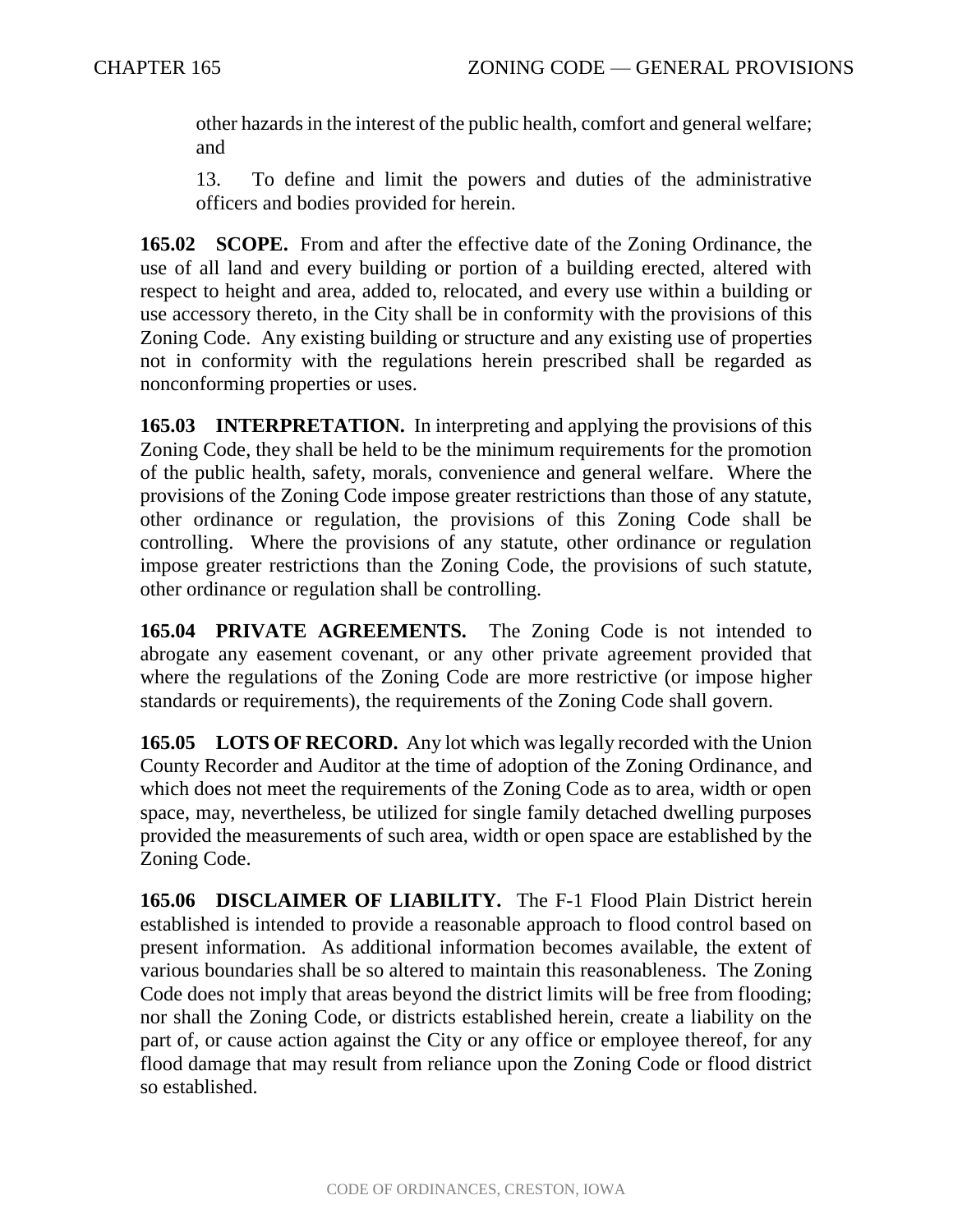**165.07 DEFINITIONS.** For use in this Zoning Code, the following words and terms are defined. In addition, the word "building" shall include "structures" of every kind, regardless of similarity to buildings; the word "lot" shall include the words "plot," "piece" and "parcel;" the words "used for" shall include the phrases "arranged for," "designed for," "intended for," "maintained for" and "occupied for," and all measured distances shall be taken to the nearest integral foot. If a fraction is one-half  $(\frac{1}{2})$  foot or less, the integral foot next below shall be taken.

1. "Agriculture" means the area or science of cultivating the soil and activities incidental thereto; the growing of soil crops in the customary manner on open tracts of land; the accessory raising of livestock and poultry; farming. The term includes incidental retail selling by the producer of products raised on the premises, provided that space necessary for parking of vehicles of customers shall be furnished outside the public right-of-way.

2. "Alley" means a public or private right-of-way less than 30 feet in width which affords secondary means of access to abutting property.

3. "Alteration as applied to a building or structure" means a change or rearrangement in the structural parts or in the exit facilities, or an enlargement, whether by extending on a side or by increasing in height, or the moving from one location or position to another.

4. "Apartment" means a room or suite of rooms designed for, intended for, or used as a residence for one family or individual and equipped with cooking facilities.

5. "Apartment building" means three or more apartments grouped in one building.

6. "Automobile repair, major" means general repair, rebuilding or reconditioning of engines, motor vehicles, or trailers; collision service including body, frame or fender straightening or repair; overall painting or paint shop and vehicle steam cleaning.

7. "Automobile repair, minor" means incidental body or fender work, or other minor repairs, painting and upholstering, replacement of parts and motor service to passenger cars and trucks not exceeding one and one-half  $(1\frac{1}{2})$  ton capacity, but not including any operation named under "Automobile" repair, major" or any other similar use.

8. "Automobile or trailer sales area" means an open area, other than a street, used for the display, sale or rental of new or used motor vehicles or trailers in operable condition and where no repair work is done.

9. "Automobile service station" or "filling station" means a place where gasoline, kerosene or any other motor fuel or lubricating oil or grease for operating motor vehicles is offered for sale and delivered directly into motor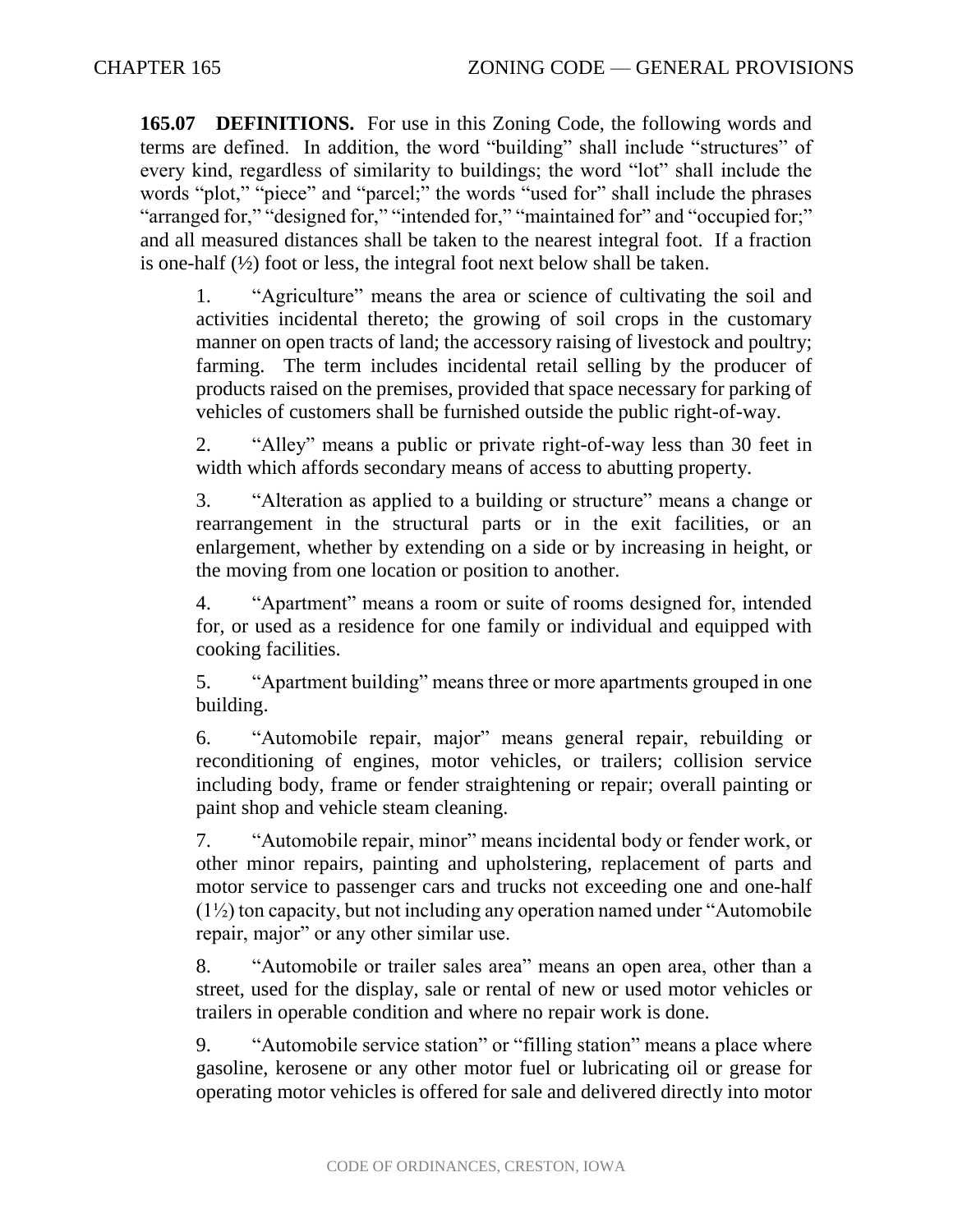vehicles including grease and oiling but excluding "automobile repair, major" and "automobile or trailer sale area."

10. "Basement" means a story having part but not more than one-half  $(\frac{1}{2})$ its height below the average level of the adjoining finished grade. A basement is counted as a story for the purpose of height regulations, if subdivided and used for business or dwelling purposes.

11. "Bed and breakfast home" means a private residence which provided lodging or meals for guests in which the host or hostess resides and in which no more than two guest families are lodged at the same time, and which, while it may advertise and accept reservations, does not hold itself out to the public to be a restaurant, hotel or motel; does not require reservations and serves food only to overnight guests as established by Chapter 170A and 170B of the Code of Iowa.

12. "Bed and breakfast inn" means a hotel which has nine or fewer guest rooms as established in Chapter 170A and 170B of the Code of Iowa.

13. "Block" means a tract of land bounded by streets, or a combination of streets and public parks, cemeteries, railroad rights-of-way, shorelines, waterways, or boundary lines of corporate limits of the City.

14. "Board" means the Zoning Board of Adjustment.

15. "Boarding house" means a building other than a hotel or motel, where, for compensation and by prearrangement for definite periods, meals, or lodging and meals, are provided for three (3) or more persons, but not exceeding ten (10) persons.

16. "Buildable area" means the space remaining on a zoning lot after the minimum open space and setback requirements of the Zoning Code have been met.

17. "Building" means any structure for the shelter, support or enclosure of persons, animals, chattel, or property of any kind; and when separated by party walls without openings, each portion of such building so separated shall be deemed a separate building.

18. "Building, accessory" means a subordinate building or structure on the same lot, or part of the main building, exclusively occupied by or devoted to a use incidental to the main use.

19. "Building, height of" means the vertical distance from the average contact ground level at the front wall of the building to the building to the highest point of the coping of a flat roof or to the deck line of a mansard roof, or to the mean height level between eaves and ridge for sable, hip or gambrel roofs.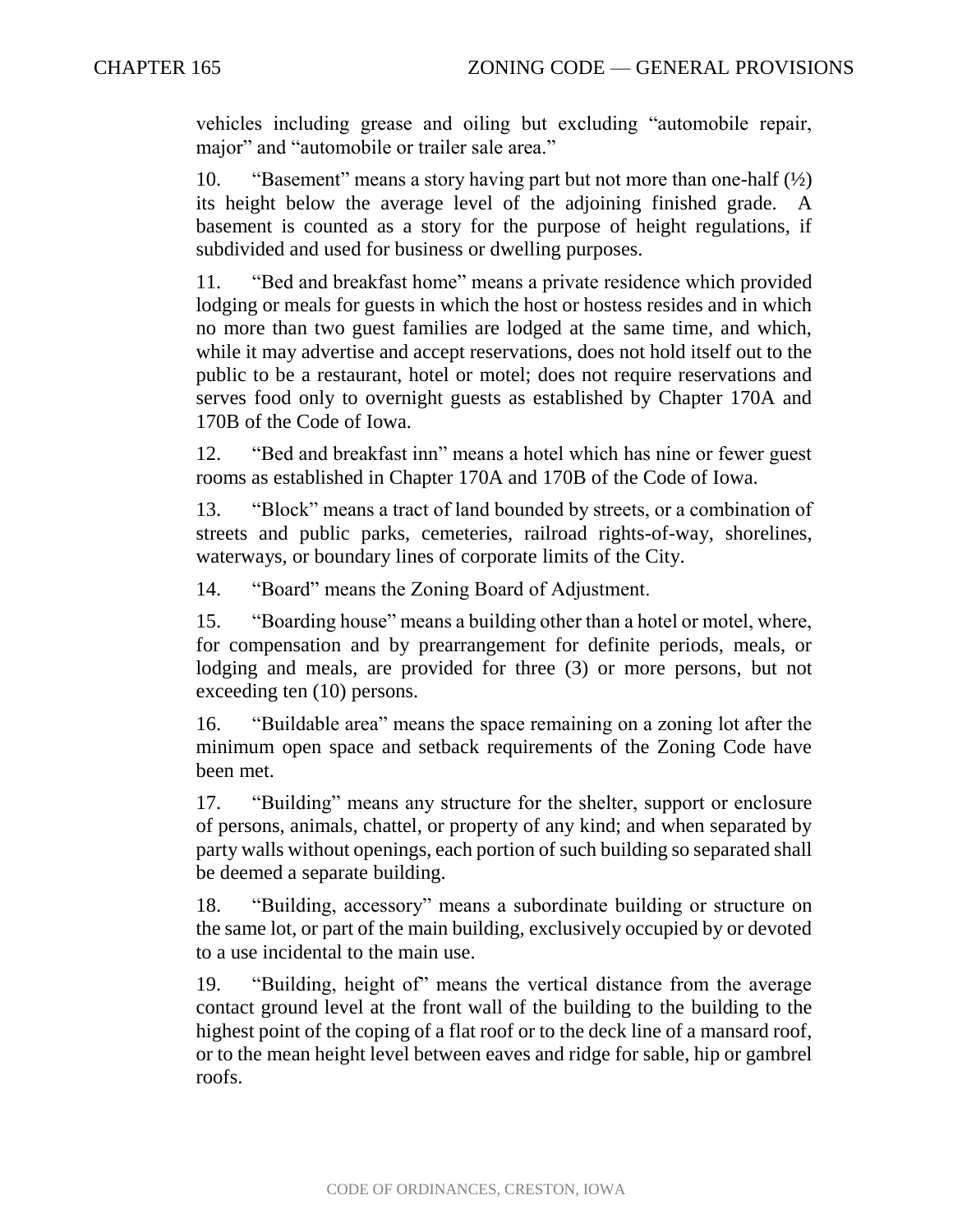20. "Building line" means an imaginary line separating buildable lot area and required yards.

21. "Building line setback" means the distance between the building line and the street line in a district, lot, tract or parcel of land.

22. "Building, detached" means a building surrounded by open space, said open space being on the same zoning lot as the building.

23. "Cellar" means a story having more than one-half  $(\frac{1}{2})$  of its height below the average grade of the adjoining ground.

24. "Certificate of Occupancy" means a certificate, issued to the intended occupant of a structure, prior to occupancy, which indicates that the structure complies with all Federal, State and Local codes for such structure.

25. "Clinic" means a place used for the care, diagnosis and treatment of sick, ailing, infirm and injured persons and those who are in need of medical or surgical attention, but who are not provided with board or room or kept overnight on the premises.

26. "Club" means a nonprofit association of persons who are bona fide members, paying regular dues, and are organized for some common purpose, but not including a group organized solely or primarily to render a service customarily carried on as a commercial enterprise.

27. "Commission" means the Planning and Zoning Commission of the City of Creston, Iowa, established pursuant to Chapter 23 of this Code of Ordinances.

28. "Condominium" means two or more individually owned living units which share a common area such as halls or yards or walls.

29. "Convalescent (Rest) Home" means a home designed and licensed to provide care for aged or infirm persons requiring or receiving personal care or custodial care complying with the standards established by the Iowa State Board of Health.

30. "Corner lot" — See "Lot, corner".

31. "Court" means an unoccupied open space, other than a yard, on the same lot with a building, which is bounded on two or more sides by the walls of such building.

32. "Court, inner" means a court enclosed on not less than three sides by exterior walls and lot lines on which walls are allowable.

33. "Court, outer" means a court enclosed on not more than three sides by exterior walls and lot lines on which walls are allowable, with one side or end open to a street, driveway, alley or yard.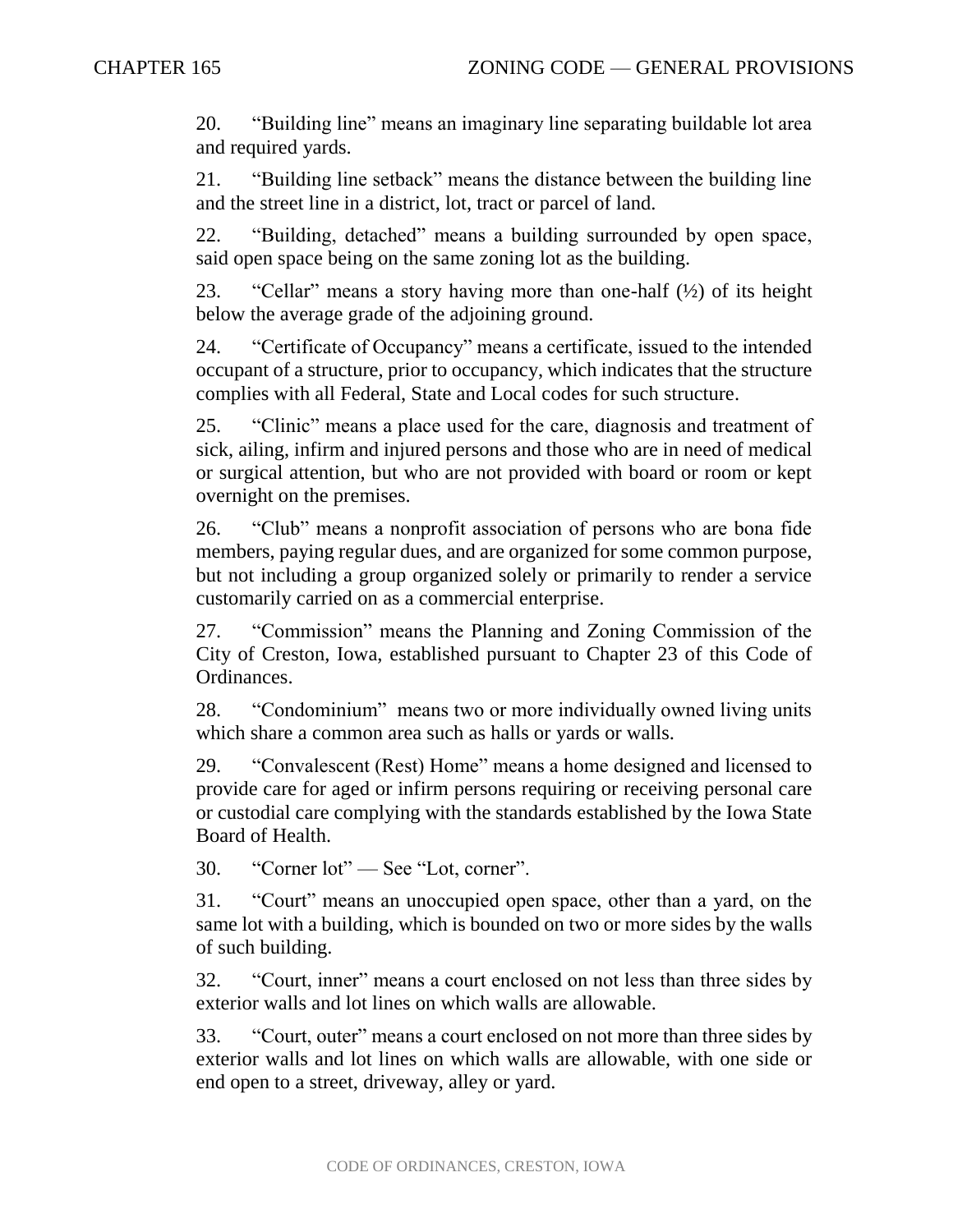34. "Curb level" means the level of the established curb in front of a building measured at the center of such front. Where a building faces on more than one (1) street, the curb level shall be the average of the levels of the curbs at the center of the front of each street.

35. "Duplex" means two self-contained living units in one structure.

36. "Dwelling" means a building or portion thereof designed or used exclusively for residential occupancy, including one-family, two-family, and multiple-family units, but not including hotels, motels, boarding or lodging houses.

37. "Dwelling unit" means one (1) or more rooms which are arranged, designed, or used as living quarters for one family only. Individual bathrooms and kitchen facilities, permanently installed, shall always be included for each dwelling unit.

38. "Dwelling unit, factory-built" means a dwelling unit designed for long-term residential occupancy which is mass-produced in a factory and designed and constructed for transportation to a site for installation and use when connected to required utilities, either as an independent, individual building or as modules or sections for combination with other elements to form a building on the site. Different types of factory-built dwellings are further defined as follows:

A. "Modular dwelling" means a new factory-built dwelling unit comprised of panelized units, components, sections, modules or other assemblies of closed construction which are transported to the site for minor and incidental assembly and installation, and which is inspected and certified by the State or State-approved third party agency as complying with all requirements of the Iowa State Building Code for modular factory-built structures.

B. "Manufactured dwelling" means a new factory-built dwelling unit which is inspected and certified by the U.S. Department of Housing and Urban Development (HUD) or HUD-approved third party agency as complying with all Federal Manufactured Home Construction and Safety Standards in effect on June 15, 1976, or the date of manufacture, whichever is the later date. Such dwelling units are generally, but are not required to be, constructed on a chassis, which may or may not be removed, for transportation to a site for minor assembly.

C. "Mobile home" means a factory-built dwelling unit which has been installed or occupied on a previous site or which does not comply with Federal Manufactured Home Construction and Safety Standards or the Iowa State Building Code of modular housing, as applicable.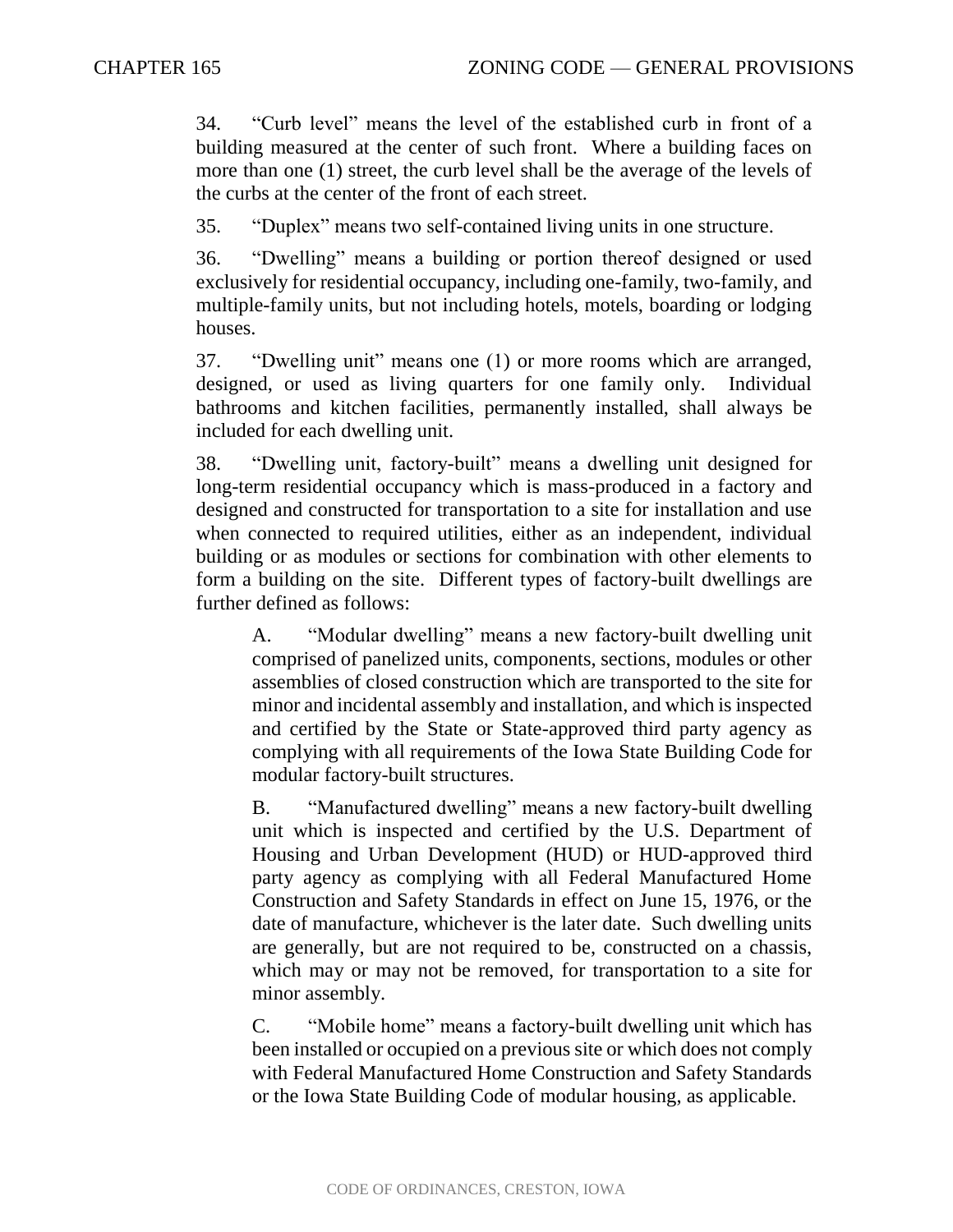39. "Dwelling, attached (group, row or townhouse)" means a dwelling joined to other dwellings by a party wall or walls.

40. "Dwelling, detached" means a dwelling entirely surrounded by open space, said space being on the same zoning lot as the dwelling.

41. "Dwelling, multiple family" means a dwelling containing three (3) or more dwelling units, designed with more than one (1) dwelling unit connecting to a common corridor or entranceway, originally constructed for said purpose; and not including converted dwellings or attached row dwellings (party-wall type) as defined herein.

42. "Dwelling, single-family" means a detached dwelling containing accommodations for and occupied by one (1) family only.

43. "Dwelling, two-family" means a dwelling designed exclusively for occupancy by two (2) families living independently of each other.

44. "Earth sheltered building" means an earth sheltered building is constructed so that 50% or more of the exterior surface area, including the roof, of the completed building is covered with earth. Garages and other accessory buildings should be excluded from calculations of earth covering. Earth covering is measured from the lowest level of livable space in nonresidential buildings. An earth sheltered building is a complete structure that does not serve just as a foundation or substructure for above grade construction. A partially completed building shall not be considered earth sheltered.

45. "Easement" means a grant by a property owner for the use of a strip of land for the purpose of constructing and maintaining utilities, including but not limited to sanitary sewers, water mains, electric lines, telephone lines, storm sewer or storm drainage ways and gas lines.

46. "Essential services" means the erection, construction, alteration or maintenance, by public utilities or municipal or other governmental agencies, of underground or overhead gas, electrical, steam or water, cable TV, transmission or distribution systems, collection, communication, supply or disposal systems, including poles, wires, mains, drains, sewers, pipe conduits, cables, fire alarm boxes, police call boxes, traffic signals, hydrants, and other similar equipment and accessories in connection therewith; reasonably necessary for the furnishing of adequate service by such public utilities or governmental agencies or for the public health or safety or general welfare, but not including building.

47. "Family" means any number of individuals living together on the premises as a single non-profit housekeeping unit as distinguished from a group occupying a boarding house, lodging house, hotel, club, fraternity or sorority house.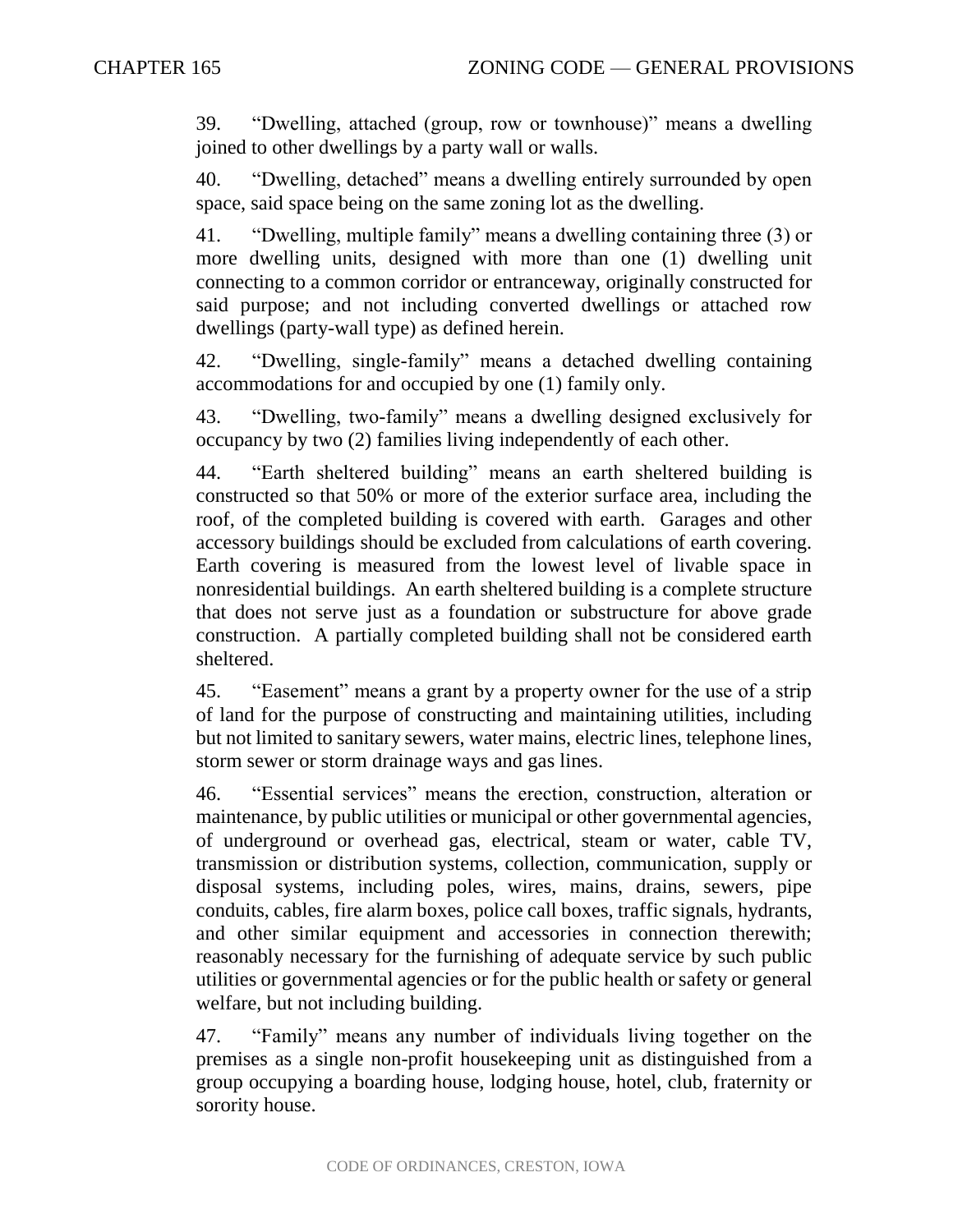48. "Farm, crop" means an area more than one (1) acre which is used for the growing of the usual farm crops such as vegetables, fruit trees, and grain, and for the packing or storage of the products produced on the premises, but not including the raising of farm animals or laboratory animals such as mice, rats, rabbits, snakes, etc.

49. "Floor area" means the floor area of a building, and is the sum of the gross horizontal areas of the several floors of the building, measured from the exterior faces of the exterior walls.

50. "Floor area (livable)" means livable floor area shall be the same as "floor area" defined above, excluding all areas occupied by cellars, garages, porches, attics, stairways and storage, utility and heating rooms.

51. "Floor area ratio (F.A.R.)" means the floor area ratio of the building or buildings on any zoning lot is the floor area of the building or buildings on that zoning lot divided by the area of such zoning lot, or, in the case of planned developments, by the net site area. The floor area ratio requirements, as set forth under each zoning district, shall determine the maximum floor area allowable for the building or buildings (total floor area of both principal and accessory buildings) in direct ratio to the gross area of the zoning lot.

52. "Frontage" means all the property fronting on one (1) side of a street between the nearest intersecting streets, or between a street and right-of-way, waterway, or other similar barrier.

53. "Garage, private" means an accessory building designed or used for the storage of automobiles owned and used by the occupants of the building to which it is accessory.

54. "Garage, public" means any premises used for the storage or care of motor-driven vehicles except private garages, or premises where any such vehicles are equipped for operation, repaired, or are kept for remuneration, for hire, or for sale.

55. "Garage, truck" means a building which is used or intended to be used for the storage of motor trucks, truck trailers, tractors, and commercial vehicles exceeding one and one half (1½) tons capacity.

56. "High rise building" means any structure, designed for a specific use that exceeds the fourth floor of elevation.

57. "High water mark" means a mark delineating the highest water level which has been maintained for a sufficient period of time to leave evidence upon the landscape. The normal high water mark is commonly that point where the natural vegetation changes from predominantly aquatic to predominantly terrestrial.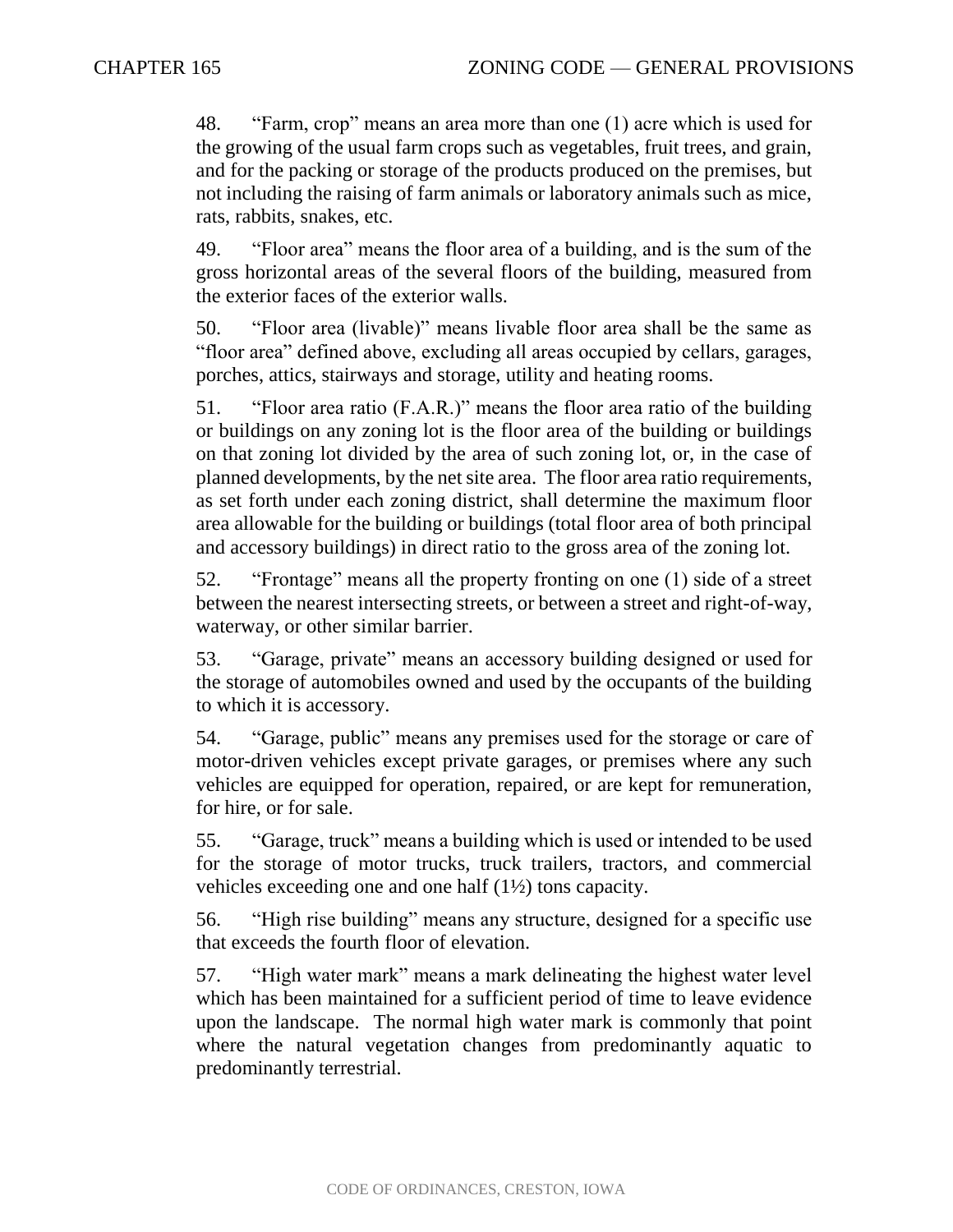58. "Home occupation" means any use customarily conducted entirely within a dwelling and carried on by members residing therein, which use is clearly incidental and secondary to the use of the dwelling purposes and does not change the character thereof.

59. "Hotel" means a building occupied as a temporary abiding place of individuals who are lodged with or without meals in which there are more than five (5) sleeping rooms and wherein no provisions are made for cooking in any individual room or apartment.

60. "Junk yard" means land or building where waste, discarded or salvaged materials are bought, sold, stored, exchanged, cleaned, packed, disassembled or handled, including, but not limited to scrap metal, rags, paper, hides, rubber products, glass products, lumber products and products resulting from the wrecking of automobiles or other machinery.

61. "Kennel" means any structures or premises on which three (3) or more domestic animals over four (4) months of age are kept.

62. "Loading space" means an off-street space or berth on the same lot with a building or contiguous to a group of buildings, for the temporary parking of a commercial vehicle while loading or unloading merchandise or materials, and which abuts upon a street, alley or other appropriate means of success.

63. "Lodging house" means a building where lodging is provided for compensation, to three (3) or more persons in contradistinction to hotels open to transients.

64. "Lot" means land occupied or to be occupied by a building and its accessory buildings together with such open spaces as are required under the Zoning Code and having its principal frontage upon a street or officially approved place. (Plot)

65. "Lot area" means the lot area is the land area within the lot lines.

66. "Lot coverage" means the total allowable amount of lot area, expressed as a percentage, which may be covered by a principal use and its accessory structures.

67. "Lot depth" means the mean horizontal distance between the mean front road and the mean rear lot line. The greater frontage of a corner lot is its depth, and its lesser frontage is its width.

68. "Lot of record" means a lot which is a part of a subdivision, the map of which has been recorded in the office of the County Recorder, or a lot described by metes and bounds, the deed to which has been recorded in the office of the County Recorder at the time the Zoning Ordinance was passed.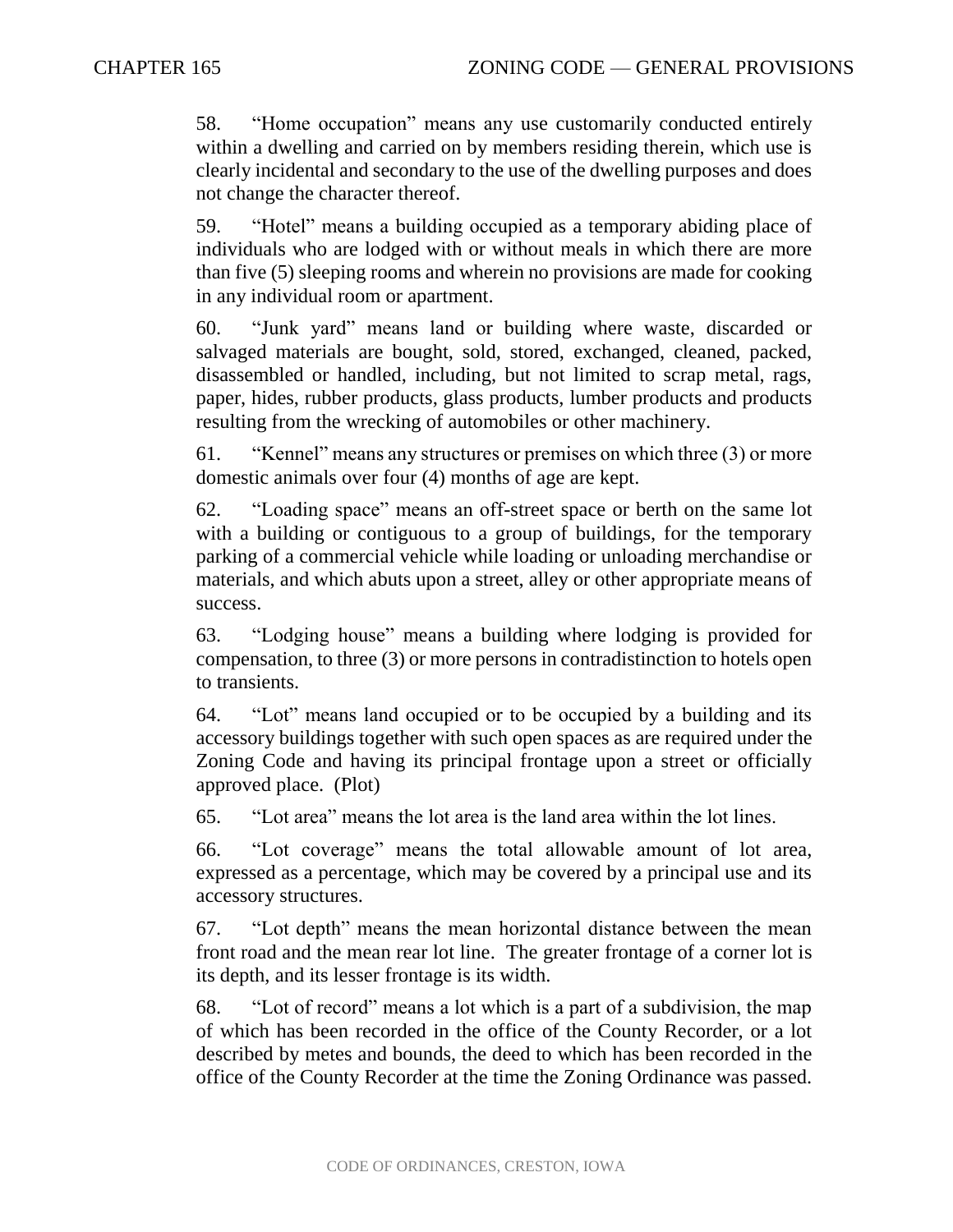69. "Lot, corner" means a lot abutting upon two (2) or more streets at their intersection or upon two parts of the same street, such streets or parts of the same street forming an interior angle of less than one hundred thirty-five (135) degrees. The point of intersection of the street lines is the "corner."

70. "Lot, double frontage" means a lot having frontage on two (2) nonintersecting streets as distinguished from a corner lot.

71. "Lot frontage" — See "lot line, front".

72. "Lot, interior" means a lot other than a corner or reversed corner lot.

73. "Lot line, front" means a boundary of a lot butting a street. On a corner lot, the shortest street lot line is the front lot line.

74. "Lot line, rear" means the lot line opposite and most distant from the front lot line.

75. "Lot line, side" means any lot line other than a front or rear lot line. A side lot line separating a lot from a street is called a side street lot line. A side lot line separating a lot from another lot or lots is called an interior side lot line.

76. "Lot width" means the horizontal distance between the side lot lines measured at right angles to the lot depth at the established front building line.

77. "Metes and bounds" means a method of property description by means of their direction and distance from an easily identifiable point.

78. "Mobile home" see "dwelling unit, factory-built."

79. "Manufactured Housing" — See "dwelling unit, factory-built."

80. "Mobile home park" means any park, mobile park, mobile court, mobile camp, court, campsite, lot, parcel or tract of land designed, maintained, or intended for the purpose of supplying a long term location or accommodations for any mobile home and upon which any mobile home, coach, or mobile home coaches are parked, and includes all buildings used or intended for use as a part of the equipment thereof, whether or not a change is made for the use of the mobile home park and its facilities. Mobile home parks do not include automobile or mobile home sales lots on which unoccupied mobile homes are parked for the purpose of inspection, display and sale.

81. "Mobile home lot" means a parcel of land rented or sold for the exclusive use of the occupants of a single mobile home.

82. "Mobile home stand" means that part of an individual lot which has been reserved for the placement of the mobile home, appurtenant structures or additions.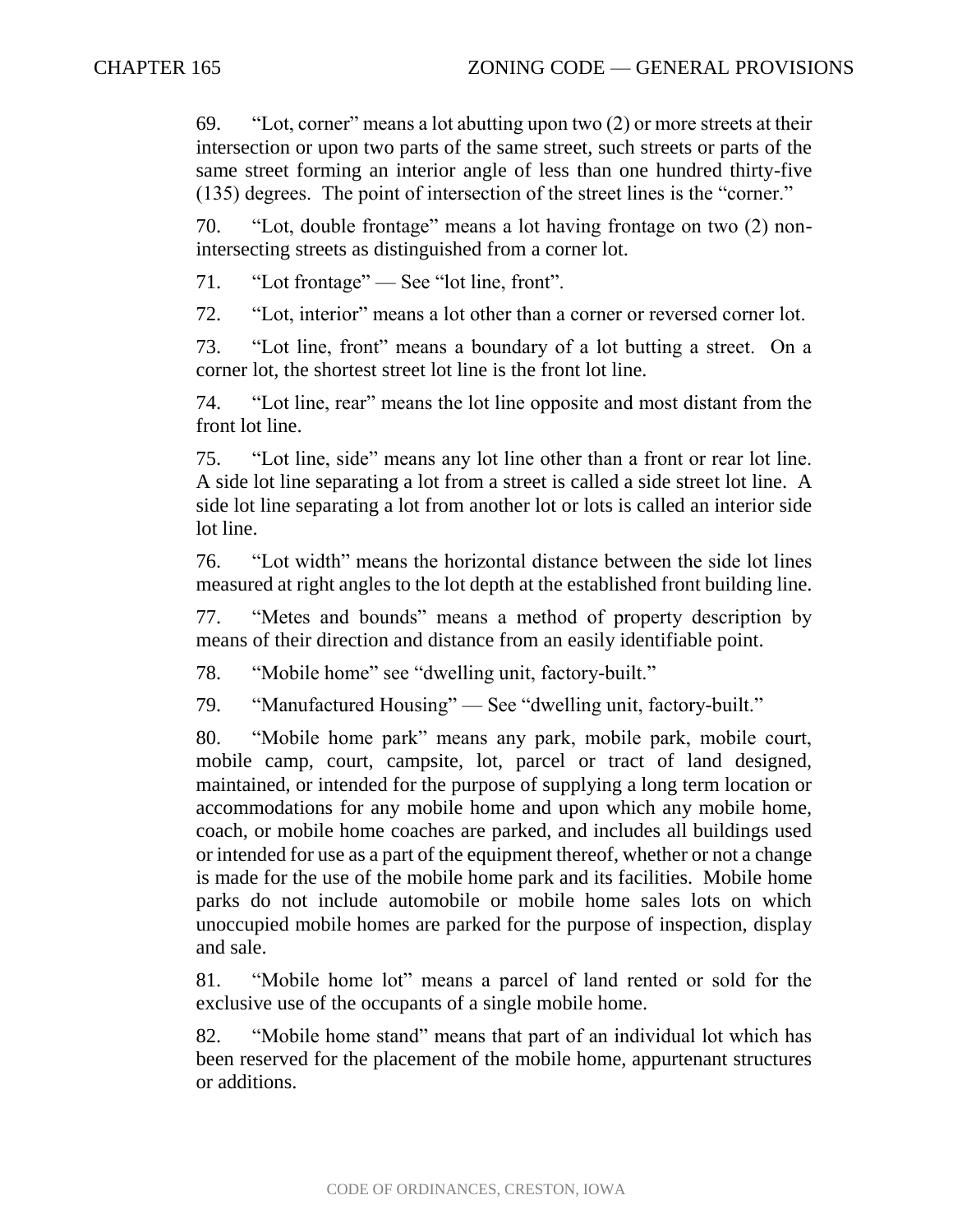83. "Nonconforming building" means a building or portion thereof, lawfully existing at the time of adoption of the Zoning Ordinance, which was designed, erected, or structurally altered for a use that does not conform to the use regulations of the district in which it is now located.

84. "Nonconforming use" means a use lawfully in existence on the effective date of the Zoning Code and not conforming to the regulations for the district in which it is situated, except that such a use is not nonconforming if it would be authorized under a conditional use permit where located.

85. "Nonconforming lot" means a lot which does not comply with the minimum lot area or frontage requirements of the district in which it is located.

86. "Nonconforming structure" means a structure which does not comply with the bulk, yard, setback or height regulations of the district in which it is located.

87. "Nonconforming use of land" means any use of a lot which does not conform to the applicable use regulations of the district in which it is located.

88. "Nonconforming use of structure" means a use of a structure which does not conform to the applicable use regulations of the district in which it is located.

89. "Obstruction" means any dam, wall, wharf, embankment, levee, dike, pile, abutment, projection, excavation, channel rectification, bridge conduit, culvert, building, wire, fence, rock gravel, refuse, fill, structure or matter in, along, across, or projecting into any channel, watercourse, or regulatory flood hazard area which may impede, retard or change the direction of the flow of water, either in itself or by catching or collecting debris carried by such water, or that is placed where the flow of water might carry the same downstream to the damage of life or property.

90. "Parking space" means a land area of not less than two hundred (200) square feet, exclusive of driveways and aisles, of such shape and dimensions and so prepared as to be usable or the parking of a motor vehicle, and so located as to be readily accessible to a public street or alley. Truck loading and unloading space are not included in such area.

91. "Planned Unit Development" means a tract of land developed as a unit rather than as individual development wherein two or more buildings may be located in relationship to each other rather than to lot lines or zoning district boundaries.

92. "Premises" means a lot or plat with the required front, side and rear yards for a dwelling or other uses as allowed under the Zoning Code.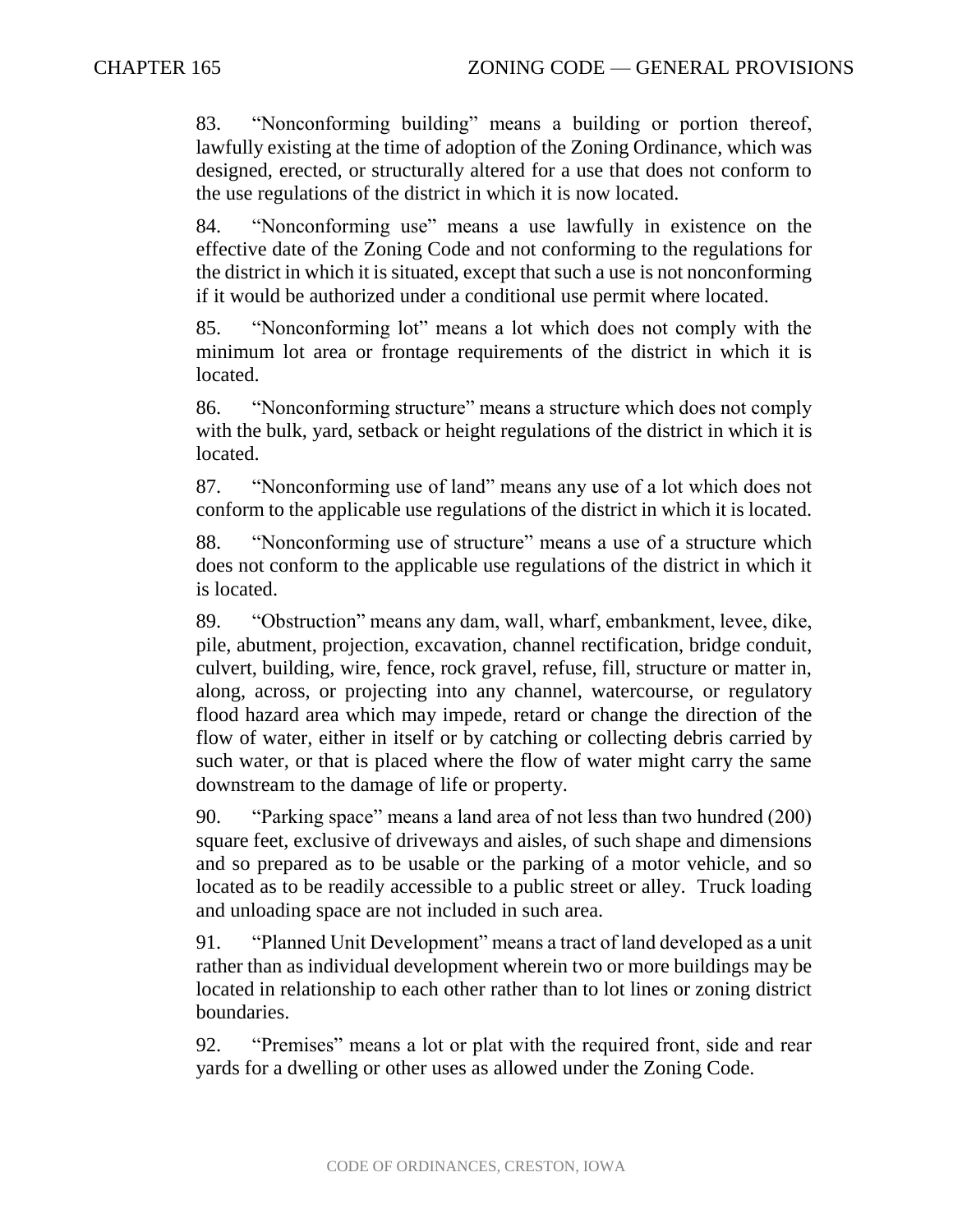93. "Private open space" means any land owned by private persons or homes associations wherein the land is dedicated for a use such as public open space but for use by the private persons or association.

94. "Public open space" means any publicly owned open area, including but not limited to the following: parks, playgrounds, school sites, parkways, and streets.

95. "Public utility" means any person, firm, corporation, municipal department, or board fully authorized to furnish and furnishing under municipal regulation to the public, electricity, gas, steam, communication services, telegraph services, transportation, cable TV, or water.

96. "Public waters" means a body of water capable of substantial beneficial public use. This shall be construed to mean, for the purpose of these regulations, any body of water which has the potential to support any type of recreational pursuit or water supply purpose. A body of water created by a private user where there was no previous shoreland for a designated private use authorized by the Department of Natural Resources shall be exempt.

97. "Railroad right-of-way" means a strip of land with tracks and auxiliary facilities for track operation, but not including depots, loading platforms, station, train sheds, warehouses, car shop, car yards, locomotive shops, or water towers.

98. "Recreational vehicles" means a self-propelled vehicle or wheeled vehicle capable of being towed which can be licensed for travel on any public street or highway, or a unit which can be mounted on a pickup or other vehicle, which is arranged for residential occupancy, customarily of a temporary or transient nature, and having less than 320 square feet of floor area.

99. "Recreational vehicle camp" constitutes any area used on a daily, nightly, or weekly basis for the accommodation of three or more occupied tents, expandable camp trailers, travel trailers and converted buses or trucks; whether privately or publicly owned; and whether use of such accommodation is granted free of charge or for compensation.

100. "Regulatory flood protection elevation" means the elevation to which uses regulated by the Zoning Code are required to be elevated or floodproofed. It corresponds to a point not less than one foot above the water surface profile associated with the regional flood plus any increases in flood heights attributable to encroachments on the floodway.

101. "Rest home" or "nursing home" means a private home for the care of children or the aged or infirm, or a place of rest for those suffering bodily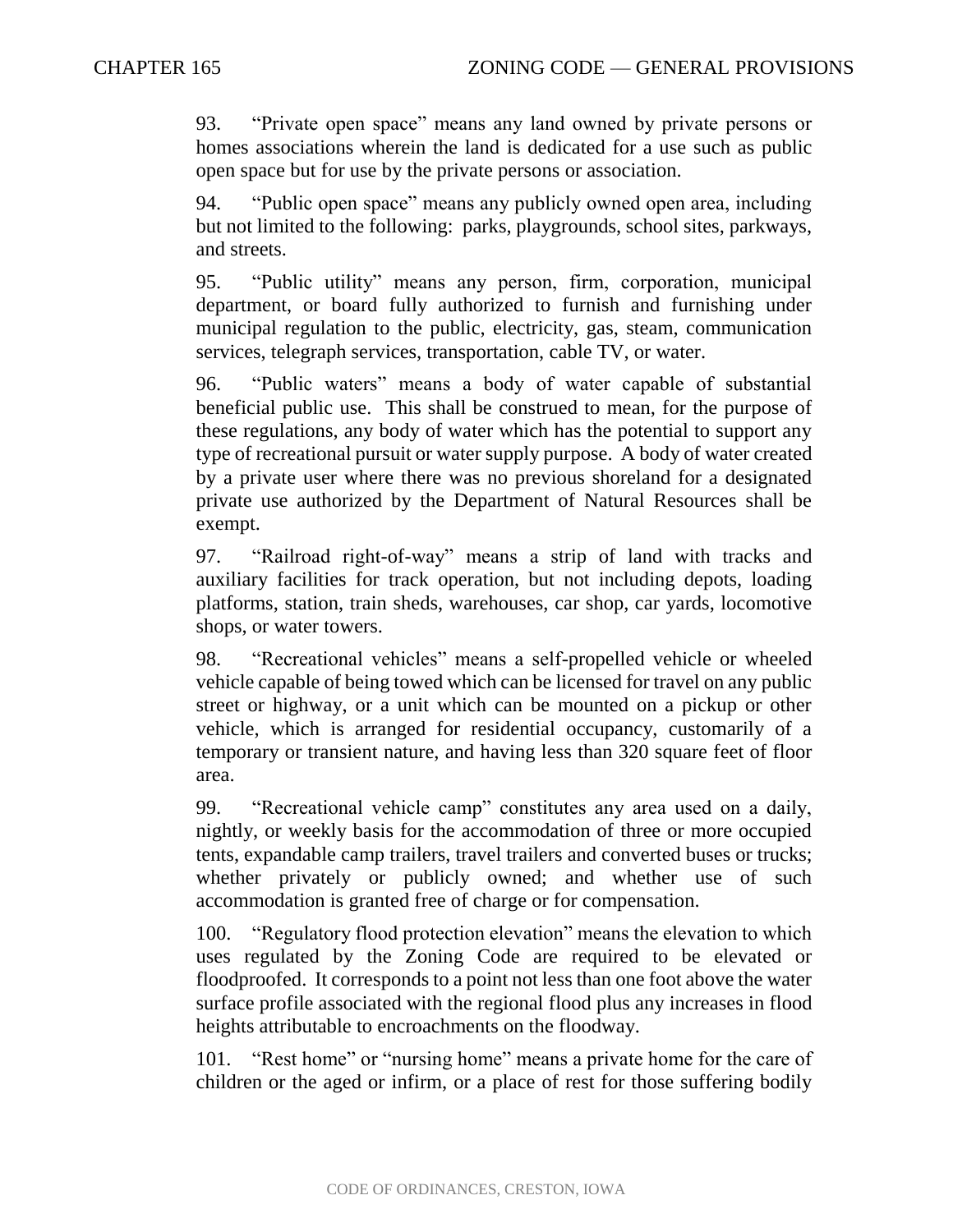disorders. Such home does not contain equipment for surgical care or for treatment of disease or injury.

102. "Road" means a public right-of-way affording primary access by pedestrians and vehicles to abutting properties, whether designated as a street, highway, thoroughfare, parkway, through-way, road, avenue, boulevard, lane, place or however otherwise designated.

103. "Rooming house" — see "lodging house."

104. "Setback line" means the allowable building line as defined by the yard regulations of the Zoning Code.

105. "Sign" means a name, identification, description, display, illustration or device which is affixed to or represented directly or indirectly upon a building, structure or land in view of the general public and which directs attention to a product, place, activity, person, institution or business.

106. "Sign, advertising" means a sign which directs attention to a business, commodity, service, activity or entertainment not necessarily conducted, sold or offered upon the premises where such a sign is located.

107. "Sign, area of" — see "sign, surface area of."

108. "Sign, business" means a sign which directs attention to a business or profession of a commodity, service, or entertainment sold or offered upon the premises where such a sign is located.

109. "Sign, display" means an advertising device.

110. "Sign, flashing" means any illuminated sign on which such illumination is not kept stationary or constant in intensity and color at all times where such sign is in use.

111. "Sign, illuminated" means any sign which has characters, letters, figures, designs or outlines illuminated by electric lights or luminous tubes as a part of the sign.

112. "Sign, marquee" means any sign affixed to any hood, marquee or canopy over the entrance to a building.

113. "Sign, nameplate" means any sign which states the name or address or both of the business or occupant of the lot where the sign is placed.

114. "Sign, rotating" means a sign which revolves or rotates on its axis by mechanical means.

115. "Sign, surface area of" means the entire area within a single continuous perimeter enclosing the extreme limits of the actual sign surface, not including any structural elements outside the limits of such sign and not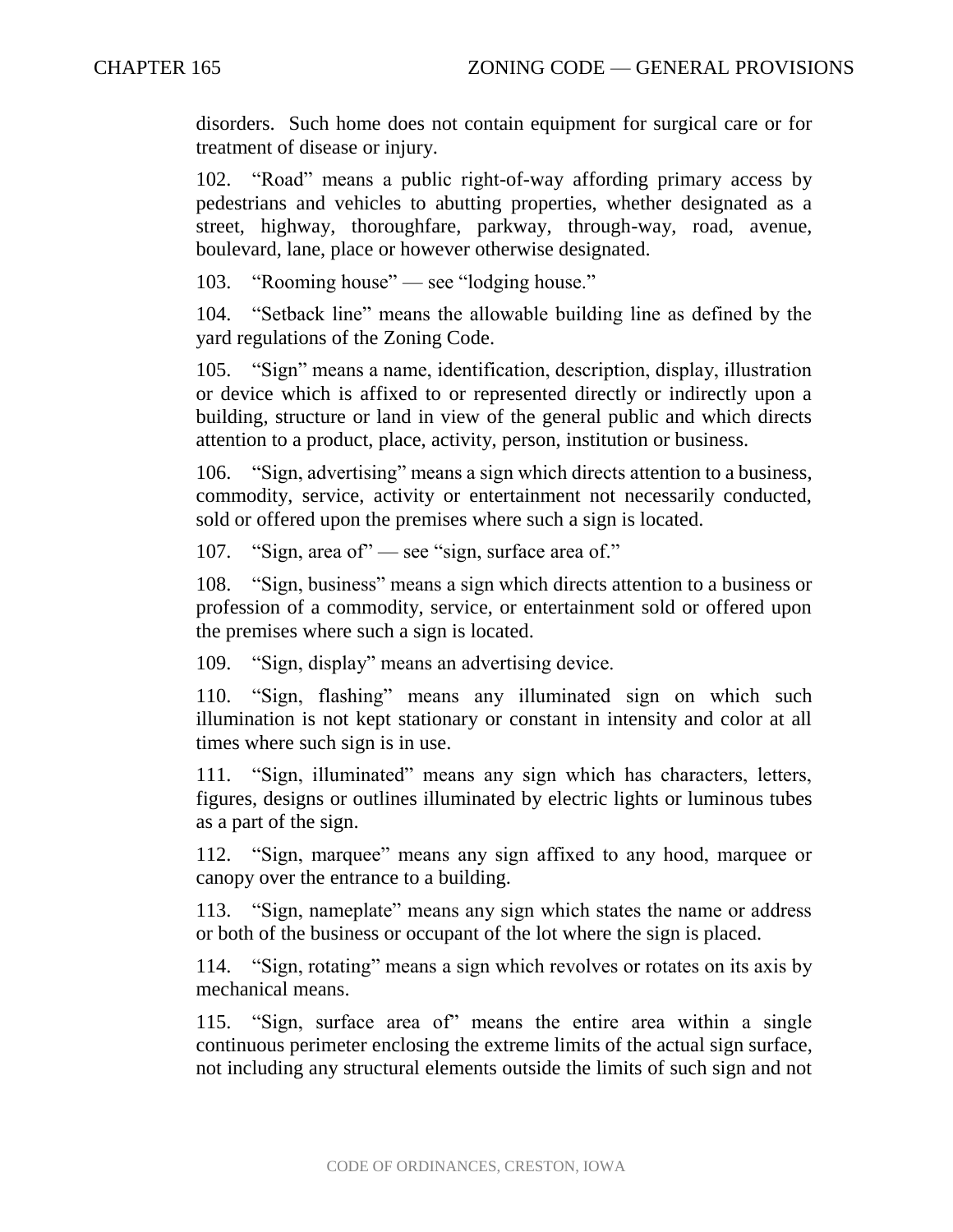forming an integral part of the display. Only one side of a double-face or Vtype sign structure shall be used in computing total surface area.

116. "Standard, performance" means a criterion established in the interest of protecting the public health and safety for the control of noise, odor, smoke, noxious gases and other objectionable or dangerous elements generated by an inherent in or incidental to land use.

117. "Story" means that portion of the building included between the surface of any floor and the surface of the next floor above it, or, if there is no floor above it, the space between the floor and the ceiling next above it.

118. "Story, half" means a space under a sloping roof which has the line of intersection of roof decking and wall face not more than three (3) feet above the top floor level, and in which space not more than two-thirds (2/3) of the floor area is finished off for use. A half-story contained independent apartment or living quarters shall be counted as a full story.

119. "Street" means a public or private right-of-way forty (40) feet or more in width, approved or accepted by public authority or user, which provides a primary means of public access to abutting property. The term "street" includes avenue, drive, circle, road, parkway, boulevard, highway, thoroughfare or any other similar term.

120. "Street line" means the right-of-way line of a street.

121. "Structure" means anything constructed or erected, the use of which requires permanent location on the ground. When a structure is divided into separate parts by an unpierced wall each part shall be deemed a separate structure.

122. "Structure alterations" means any change in the supporting members of a building such as bearing walls, columns, beams, or girders, or any substantial changes in the roof and exterior walls.

123. "Subdivision" means a described tract of land which is to be or has been divided into two (2) or more lots or parcels, any of which resultant parcels is less than five (5) acres in area and three hundred (300) feet in width, for the purpose of transfer of ownership or building development or if a new street is involved, any division of a parcel of land. The term includes resubdivision, and, where it is appropriate to the context, relates either to the process or subdivision or to the land subdivided.

124. "Trailer" means a vehicle with or without motor power used or adaptable for temporary living, sleeping, business, or storage purposes, having no foundation other than wheels, blocks, skids, jacks, horses, or skirting, which does not meet building code requirements and has been or reasonably may be equipped with wheels or other devices for transporting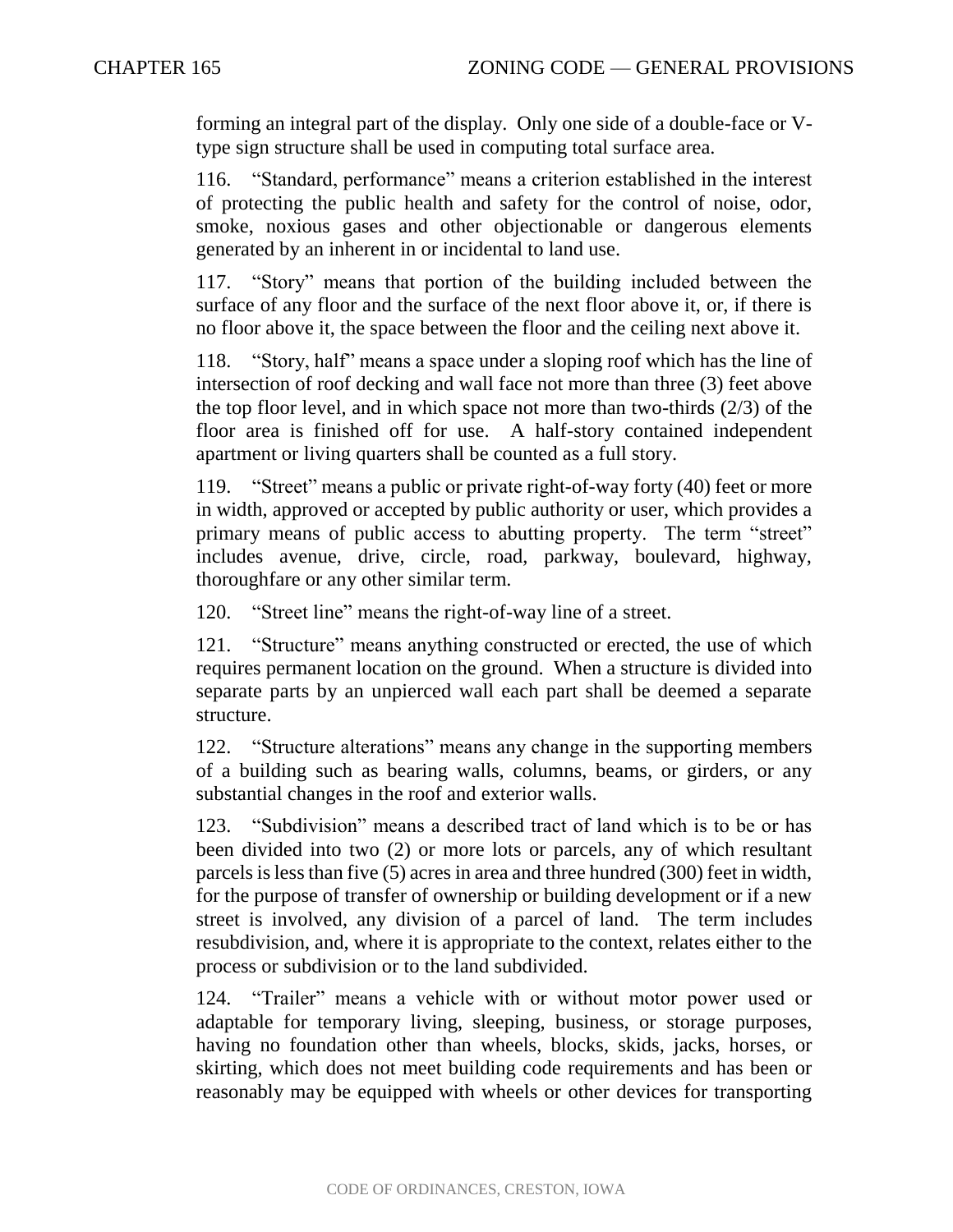from place to place. The term "trailer" shall include "camp car," "travel trailer," "camping trailer," and "house car." A permanent foundation shall not change its character unless the entire structure is erected in accordance with Building Code.

125. "Townhouse" means a multiple family dwelling which maintains private ingress and egress, attached to its own foundation, contains no independent dwellings above or below it and is attached to other similar dwellings by a common wall.

126. "Unit, dwelling" — See "dwelling unit."

127. "Unit, Lodging, Rooming, Dormitory" means a room rented as sleeping and living quarters but without cooking facilities and with or without individual bathroom. In a suite of rooms without cooking facilities, each room which provides sleeping accommodations shall be counted as one lodging room or rooming unit for the purpose of the Zoning Code.

128. "Use" means the purpose for which land or premises or a building thereon is designated, arranged or intended, or for which it is or may be occupied or maintained.

129. "Use, accessory" means a use subordinate to the main use on the same lot and used for purposes customarily incidental to those of the main use.

130. "Use, conditional" means a use which, because of unique characteristics, cannot be classified as a permitted use in any particular district. After due consideration, in each case, of the impact of such use upon neighboring land and of the public desirability or the particular use of the particular location, a "conditional use permit" may or may not be granted. If granted, the Zoning Board of Adjustment may attach conditions and guarantees upon the zoning permit deemed necessary for the protection of the public interest.

131. "Use, principal permitted" means a use which is permitted outright in a district for which a zoning certificate may be issued by the Zoning Administrator in accordance with the provisions of the Zoning Code.

132. "Variance" means a modification or variation of the provisions of the Zoning Code, as applied to a specific piece of property, except that modification in the allowable uses within a district shall not be considered a variance.

133. "Vet clinic" means a place used for the care, diagnosis and treatment of sick, ailing, infirm and injured animals and those who are in need of medical or surgical attention.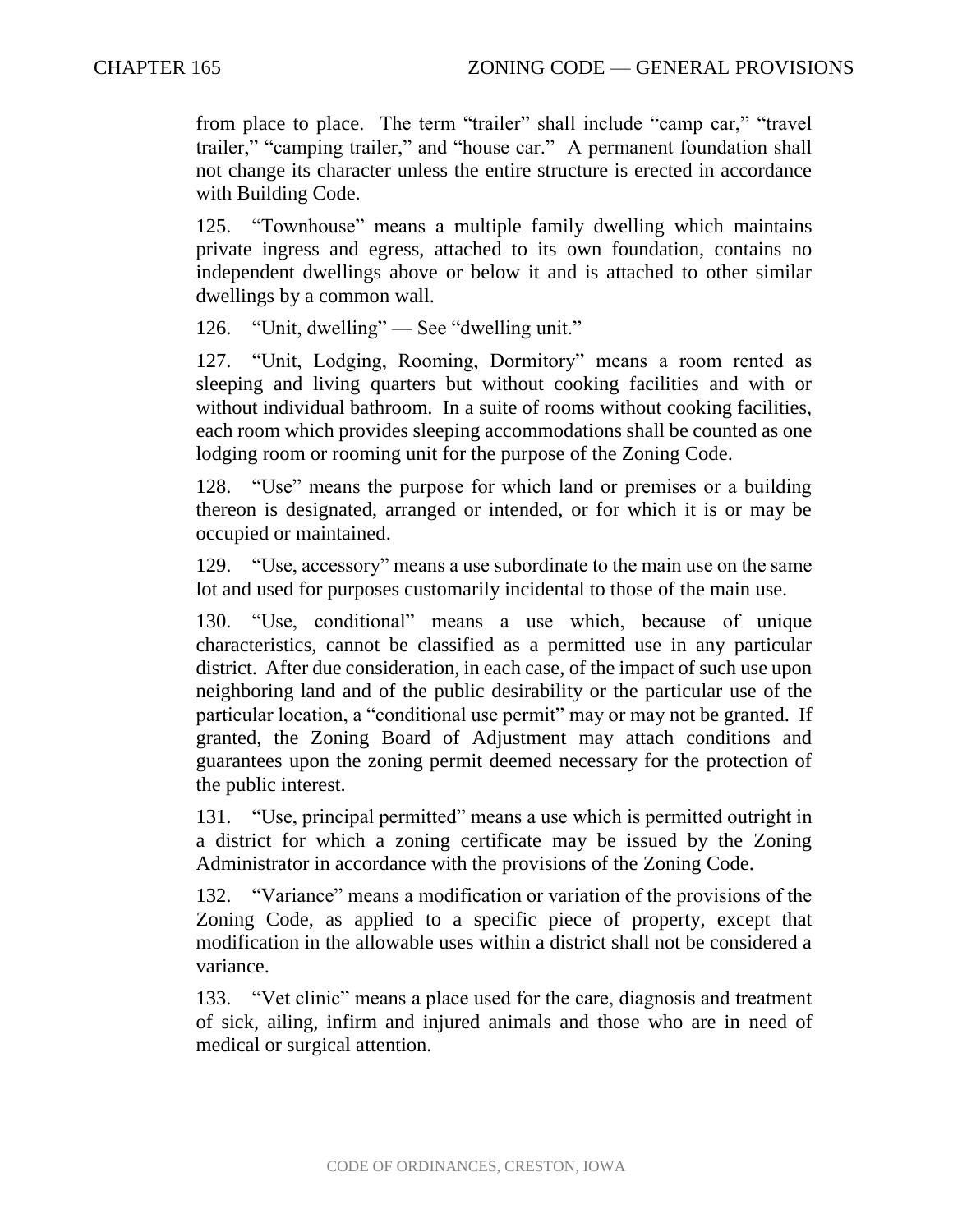134. "Yard" means an open space on the same zoning lot with a building or structure, which yard is unoccupied and unobstructed from its lowest level to the sky, except as otherwise permitted in Chapter 168.

135. "Yard, front" means a yard extending across the front of the lot between the side yard lines and lying between the front street line of the lot and the nearest line of the building.

136. "Yard, rear" means an open space occupied except for accessory buildings on the same lot with a building between the rear lines of the building and the rear line of the lot, for the full width of the lot.

137. "Yard, side" means an open, unoccupied space on the same lot with a building between the building and the side of the lot and extending from the front lot line to the rear yard.

138. "Zoning Administrator" means the designated Zoning Administrator of the City or an authorized representative as appointed by the City Council by resolution.

139. "Zoning certificate" means a document issued by the Zoning Administrator authorizing buildings, structures, or uses consistent with the terms of the chapter and for the purpose of carrying out and the enforcement of its provisions.

140. "Zoning district" means an area or areas within the limits of the Community for which the regulations and requirements governing use are uniform.

141. "Zoning lot" means a plot of ground, made up of one (1) or more parcels of land, which is or may be occupied by a use, building, or buildings, including the open spaces required by the Zoning Code.

142. "Zoning map" means the map or maps incorporated into the Zoning Code as part hereof, designating the zoning districts.

## **165.08 ADMINISTRATION AND ENFORCEMENT.**

1. The Zoning Administrator. The Public Works Director is hereby authorized and directed to enforce all the provisions of the Zoning Code. Said official may delegate the enforcement of the Zoning Code to any administrative official of the City and supporting staff if deemed necessary, who shall be directly under the control of the Public Works Director and shall be known as the Zoning Administrator or Zoning Enforcement Officer. The Zoning Administrator shall perform the following duties.

A. Examine all applications pertaining to use of land, building, or structure, and approve same when the application conforms with the provisions of the Zoning Code.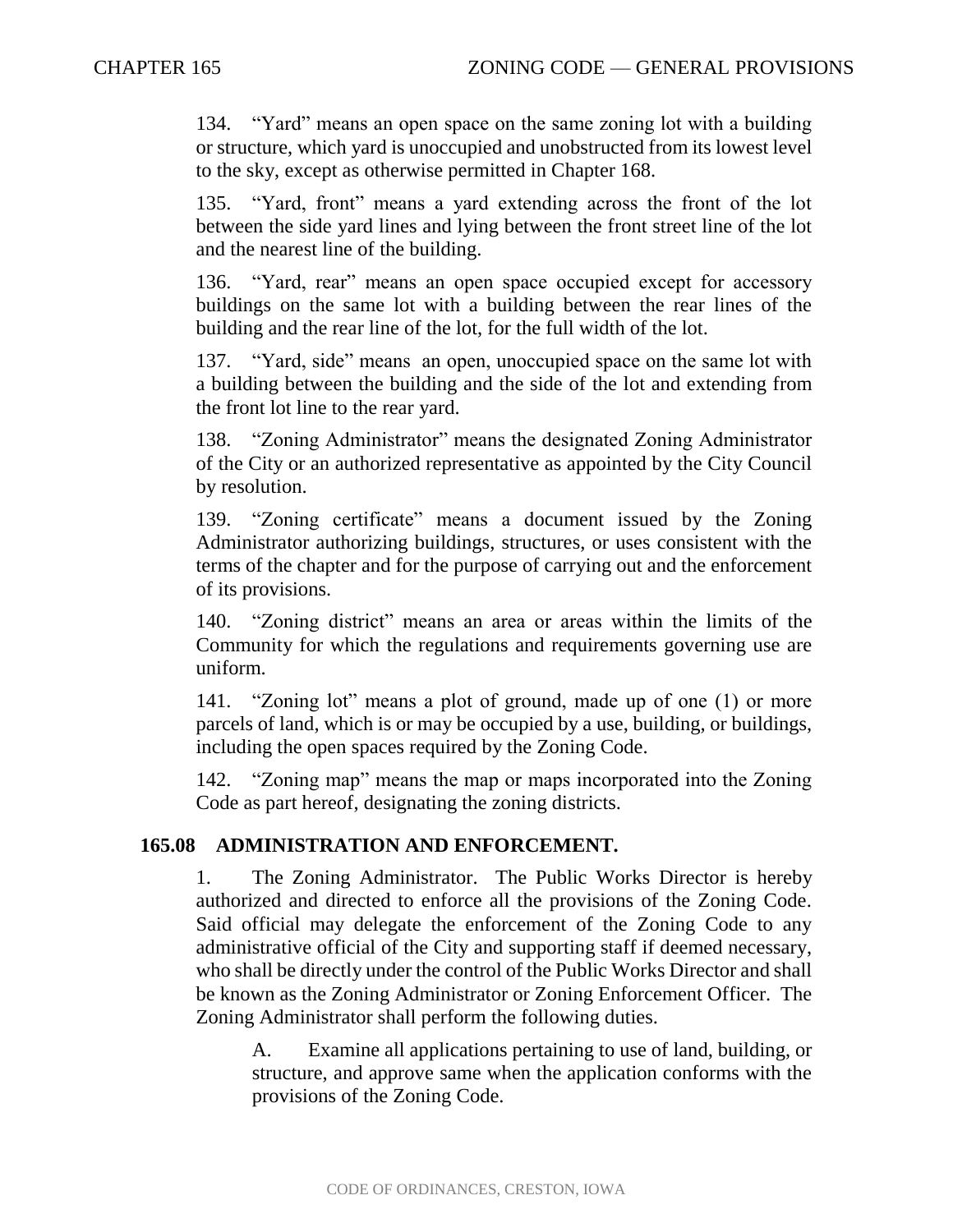B. Keep a record of all nonconforming uses.

C. Inspect buildings, structures and uses of land to determine compliance with the terms of the Zoning Code, upon request or upon apparent violation. In regard to performance standards the Zoning Administrator may require the service of a testing laboratory to determine compliance. The cost of employing said laboratory shall be paid for by the owner if a violation of the Zoning Code is established, otherwise by the City.

D. Notify, in writing, any person responsible for violating a provision of the Zoning Code, indicating the nature of the violation and ordering the action necessary to correct it.

E. Order discontinuance of illegal use of land, buildings or structures; order removal of illegal buildings, structures, additions, alterations; order discontinuance of illegal work being done; or take any action authorized by the Zoning Code to insure compliance with or to prevent violations of its provisions.

F. Maintain permanent and current records of the Zoning Code, including all maps, amendments, conditional uses and variations.

G. Maintain a current file of all permits, all certificates, and all copies of notices of violations, discontinuances, or removal for such time as necessary to insure a continuous compliance with the provisions of the Zoning Code, and, on request, provide information to any person having a proprietary or tenancy interest in any specific property.

H. Provide technical assistance to the Zoning Board of Adjustment.

2. Zoning Board of Adjustment.

A. There is hereby established a Zoning Board of Adjustment for the City, consisting of five (5) members. Appointments to the Board shall be for a term of three (3) years. Any vacancy shall be filled in the same manner as the original appointment.

*(Ord. 04-77 – Oct. 04 Supp.)*

B. The members shall elect one of their number as Chairperson and shall appoint a Secretary, who may be a member of the Board.

C. The Board of Adjustment shall adopt rules necessary to the conduct of its affairs and in keeping with the provisions of the Zoning Code. Meetings shall be held at the call of the Chairperson and at such other times as the Board may determine. The Chairperson or in the absence of the Chairperson the acting Chairperson, may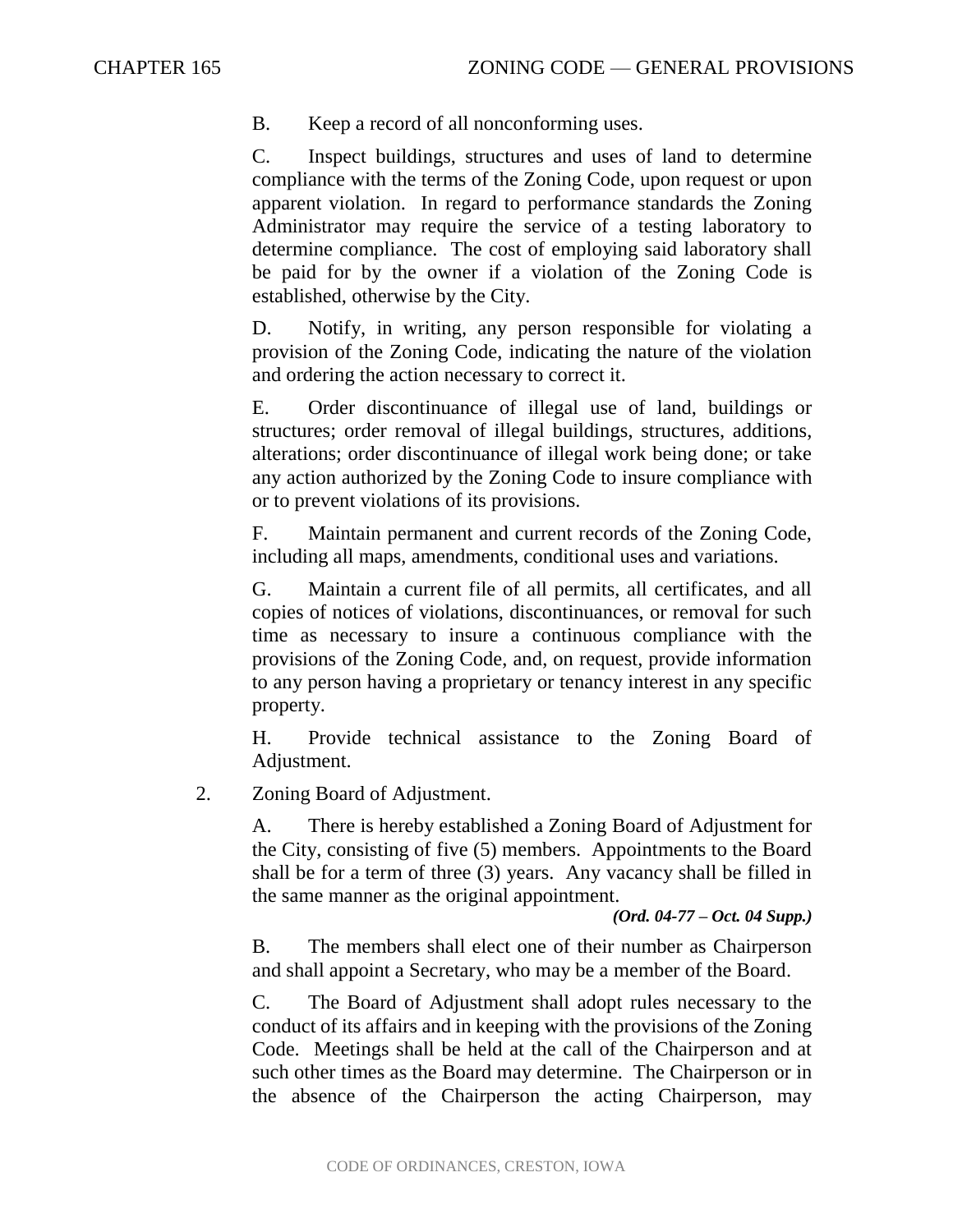administer oaths and compel the attendance of witnesses. All meetings shall be open to the public.

D. The Board of Adjustment shall keep minutes of its proceedings, showing the vote of each member upon each question, or if absent or failing to vote indicating such fact, and shall keep records of its examinations and other official actions, all of which shall be a public record and filed in the office of the Zoning Administrator.

E. Hearing; Appeals; Notice Appeals to the Board of Adjustment concerning interpretation or administration of the Zoning Code may be taken by any person aggrieved or by any officer or bureau of the governing body of the City affected by any decision of the Zoning Administrator. Such appeals shall be taken within a reasonable time, not to exceed sixty (60) days or such lesser period as may be provided by the rules of the Board of Adjustment a notice of appeal specifying the grounds thereof. The Zoning Administrator shall forthwith transmit to the Board all papers constituting the record upon which the action appealed from was taken. The Board of Adjustment shall fix a reasonable time for the hearing or appeal, give public notice thereof as well as due notice to the parties in interest, and decide the same within a reasonable time. At the hearing, any party may appear in person or by agent or attorney.

F. A copy of all applications for a Variance or a Conditional Use under the provisions of the Flood Plain District shall be forwarded to the Department of Natural Resources ten (10) days prior to said hearing.

G. An appeal stays all proceedings in furtherance of the action appealed from, unless the administrative official from whom the appeal is taken certified to the Board of Adjustment after the notice of appeal is filed with said official, that by reason of facts stated in the certificate, a stay would, in the opinion of such official, cause imminent peril to life and property. In such case, proceedings shall not be stayed other than by a restraining order which may be granted by the Board of Adjustment or by a Court of record on application, on notice to the administrative official from whom the appeal is taken and on due cause shown.

H. The Board shall have the power and duty of hearing and deciding appeals or requests in the following cases. The Council may review actions by the Board of Adjustment before their effective date. However, the Council may only remand a decision concerning action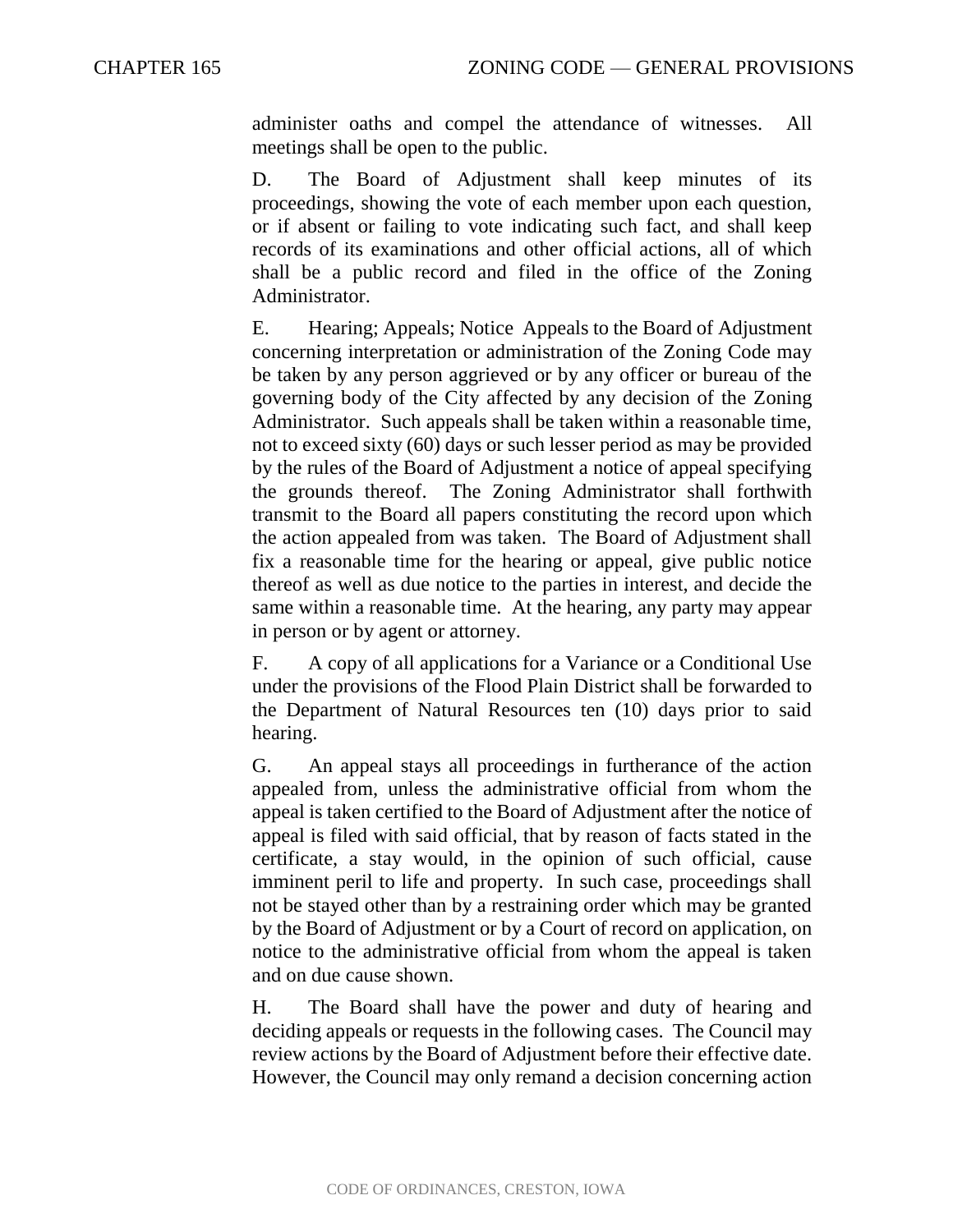by the Board for the further study. The cases which may be presented to the Board of Adjustment are as follows:

> (1) Appeals where it is alleged that there is an error in any order, requirement, decision, or determination made by an administrative officer in the enforcement of the Zoning Code.

> (2) Requests for a variance from the literal provisions of the Zoning Code in instances where their strict enforcement would cause undue hardship because of circumstances unique to the individual property under consideration.

I. In granting any variance the Board of Adjustment may prescribe appropriate conditions and safeguards in conformity with the Zoning Code. Violations of such conditions and safe-guards, when made a part of the terms under which the variance is granted, shall be deemed a violation of the Zoning Code and shall be punishable under Section 165.09 of the Zoning Code.

J. In exercising the aforementioned powers, the Board may, so long as such action is in conformity with the terms of the Zoning Code, reverse or affirm, in whole or in part or may modify the order, requirements, decisions or determination appealed from and may such order, requirements, decision or determination as ought to be made and to that end shall have powers of the administrative official from whom any appeal is taken.

K. The concurring vote of a majority of the Board shall be necessary to reverse any order, requirements, decision or determination of the administrative official, or to decide in favor of the applicant on any matter upon which it is required to pass under the Zoning Code, or to effect any variation of the Zoning Code.

### *(Ord. 97-20 - Oct. 97 Supp.)*

L. A copy of all decisions granting Variances or Conditional Use Permits in the Floodway and/or Flood Fringe portions of the Flood Plain District shall be forwarded to the Department of Natural Resources within ten (10) days of such action.

3. Appeal for Variance. Application for any adjustment permissible under the hardship provision in subsection H above, shall be made to the Zoning Administrator in the form of a written application for a permit to use the land or building or both as set forth in said application. No nonconforming use of neighboring lands, structure or buildings in the same district and no permitted use of lands, structures or buildings in other districts shall be considered grounds for the issuance of a variance. The application shall present a statement and adequate evidence showing: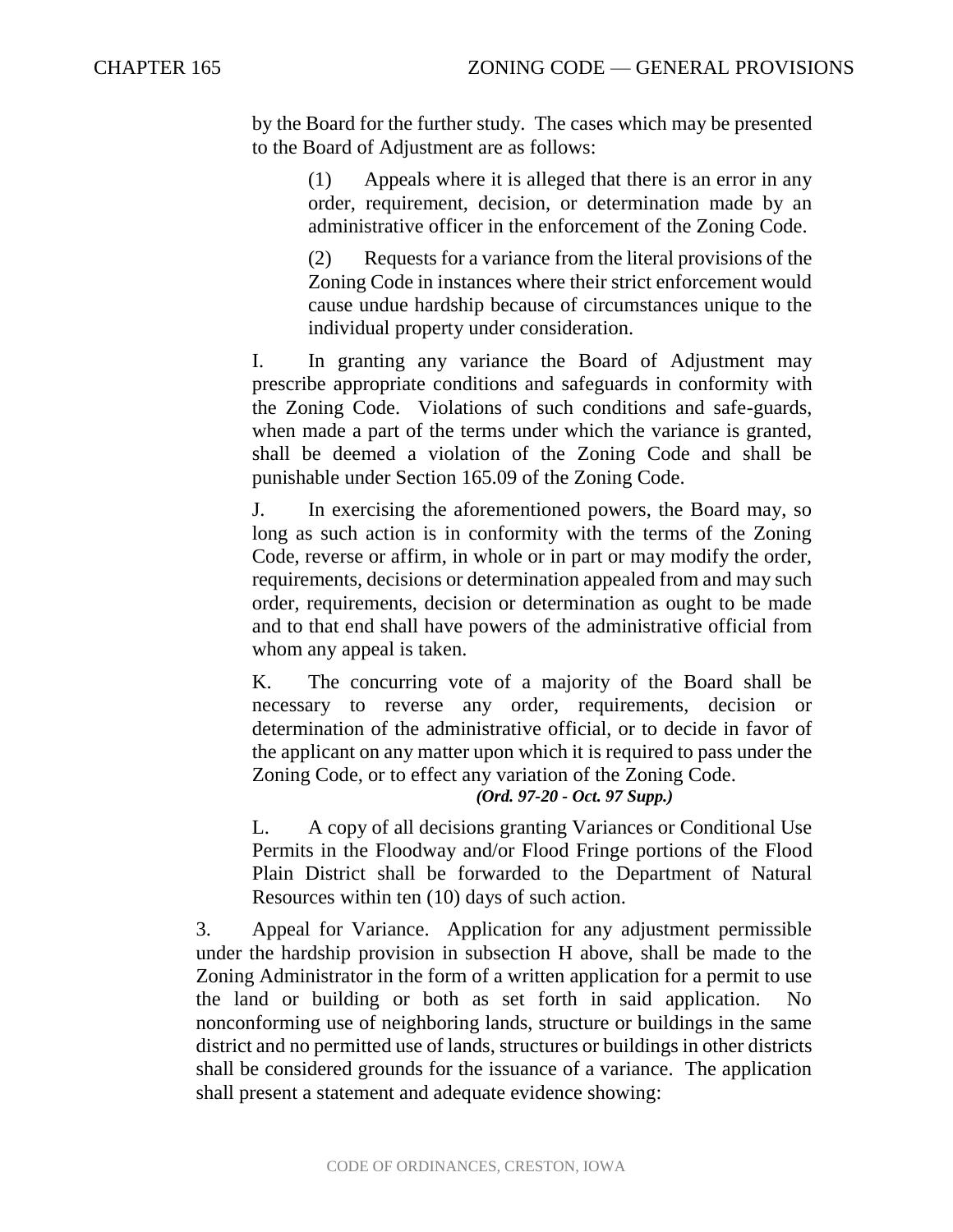A. That there are exceptional or extraordinary circumstances or conditions applying to the land, building, or use referred to in the application, which circumstances or conditions do not apply generally to land, building, or uses in the same zone classification.

B. That the granting of the application is necessary for the preservation and employment of substantial property rights of the petitioner.

C. That the reasons set forth in the application justify the granting of the variance.

D. The variance is the minimum variance that will make possible the reasonable use of land, building or structure.

E. That the granting of such application will not, under the circumstances of the particular case, materially affect adversely the health or safety of persons residing or working in the neighborhood of the property of the applicant, and will not, under the circumstances of the particular case, be materially detrimental to the public welfare or injurious to property or improvements in said neighborhood.

F. That the special conditions and circumstances do not result from the actions of the applicant.

G. That granting the application will not confer on the applicant any special privilege that is denied by this chapter to other lands, structures, or building in the same district. No variance in a Flood Plain District should provide a lesser degree of flood protection than the Flood Protection elevation for that area.

4. Notification and Public Hearing for Variance Requests.

A. Application for any adjustment permissible under the provisions of this Section shall be made to the Zoning Administrator, in the form of a written application for a building permit or for a permit to use the property or premises as set forth in the application. An application for a variance shall be accompanied by payment of a fee as established by the City Council in addition to the regular building permit fee.

B. Upon receipt of any applications, such officer shall set a time and place for public hearing before the Zoning Board of Adjustment for such application. The Board shall fix a reasonable time for the hearing, and give not less than four (4) days or more than twenty (20) days' public notice in a paper of general circulation in the City, and shall decide the same within ten (10) days.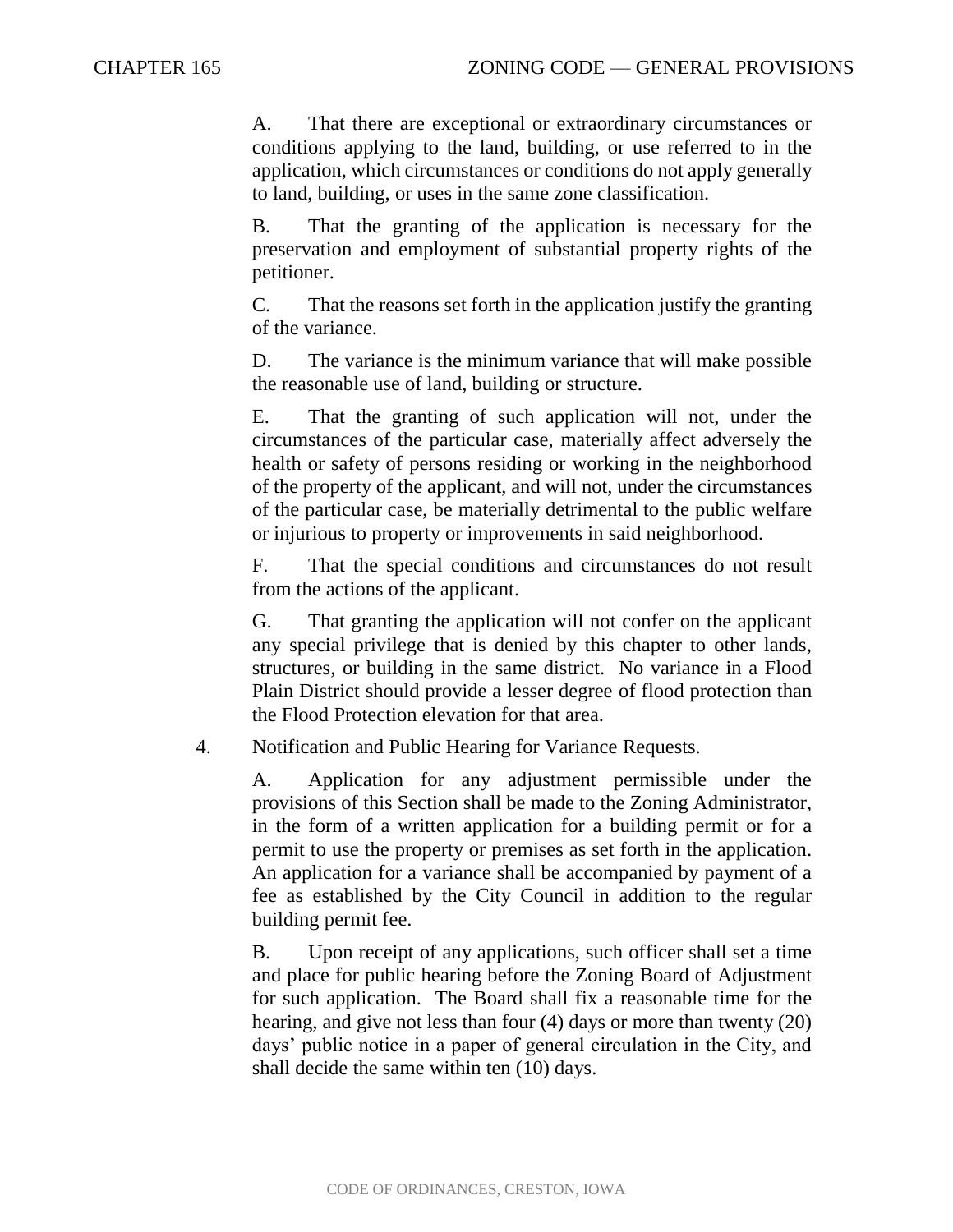C. Any person may appear or be represented by an agent or attorney.

D. The applicant shall be required to produce proof of notice to affected property owners immediately adjacent to the applicant's property. Such proof may be by return receipt mail or by written approval by said affected property owners.

E. Within a reasonable time after the hearing, the Board shall make its order deciding the matter and serve a copy of such order upon the applicant or the petitioner by mail.

5. Duties of Zoning Administrator, Board of Adjustment, City Council and Courts on Matters of Appeal.

A. It is the intent of the Zoning Code that all questions of interpretation and enforcement shall be first presented to the Zoning Administrator and that such questions shall be presented to the Board of Adjustment only on appeal from the decision of the Zoning Administrator and that recourse from the decisions of the Board of Adjustment shall be to the City Council, then the Courts as established by Chapter 414 of the Code of Iowa. (See Section 165.08(2)(H)(2) of this Code of Ordinances)

B. The duties of the City Council in regard to the Zoning Code shall include hearing and deciding questions of interpretation and enforcement that may arise in such case where the decision of the Board of Adjustment is challenged. The City Council shall also have the duties of considering and adopting or rejecting proposed amendments to the repeal of the Zoning Code, as provided by law and establishing a schedule of fees and charges as stated in Section 165.13.

**165.09 VIOLATIONS AND PENALTIES.** Any person who shall violate any of the provisions hereof or who shall fail to comply with any of the provisions hereof or who shall make any false statement in any document required to be submitted under the provisions hereof, is guilty of a misdemeanor and, upon conviction therefor, shall be punished by a fine not to exceed one hundred dollars (\$100.00) or by imprisonment for a period not to exceed thirty (30) days or both, and in addition shall pay all court costs. Each day that such violation continues shall constitute a separate offense.

165.10 AMENDMENTS TO THE ZONING CODE. The Council may on its own motion, or on request of the Commission, or a petition or appeal of the affected property owners:

1. Transfer land, or a portion thereof, from the district in which it is situated into another district, by amendment to the Zoning Code.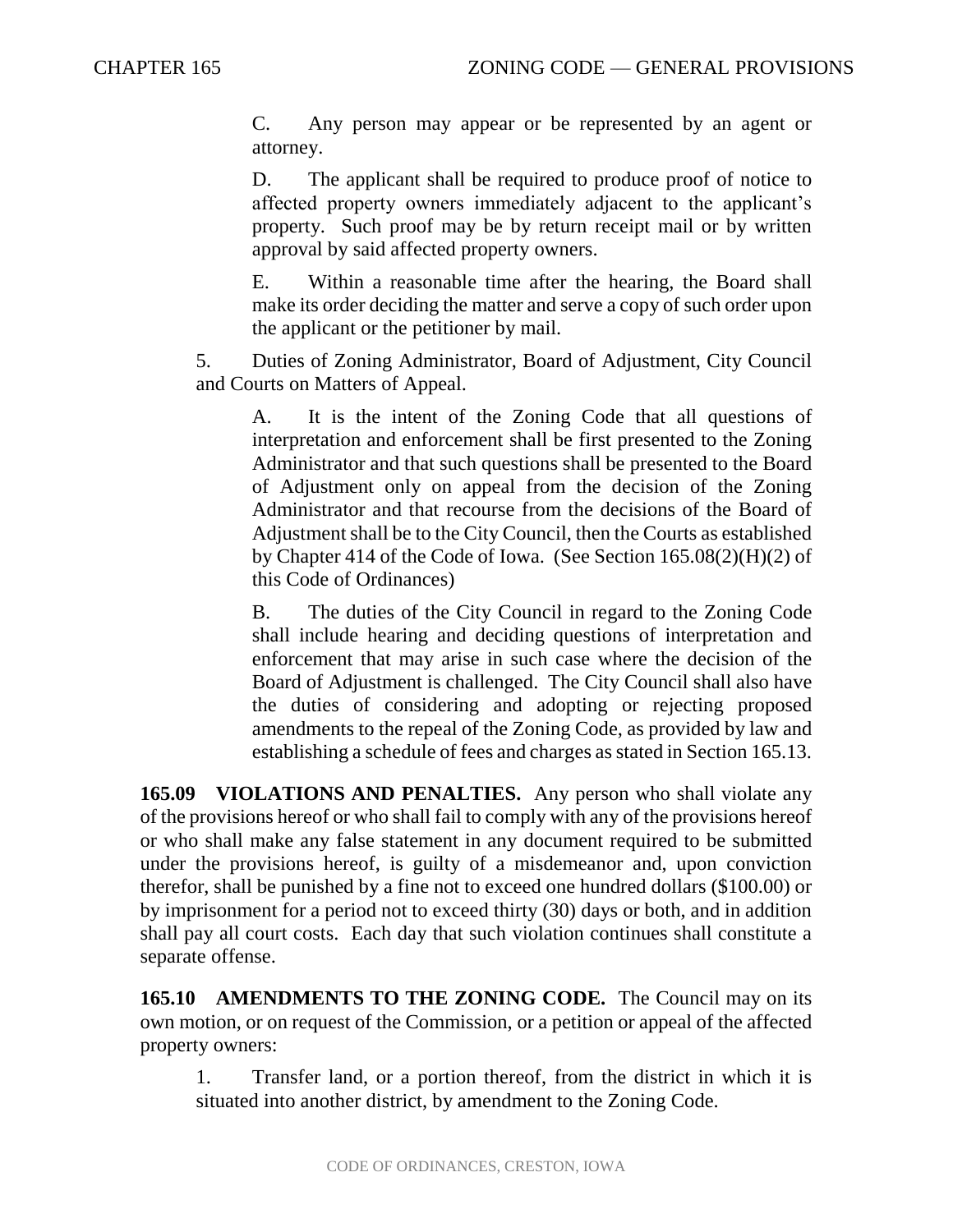2. Change any of the regulations of the Zoning Code as to the use of land in any district, or as to the restrictions upon buildings or structures herein, by amendment to the Zoning Code.

## **165.11 PROCEDURE TO AMEND ZONING CODE.**

1. An application for amendment shall be filed with the Zoning Administrator in duplicate, accompanied by a fee as determined by the City Council. The Zoning Administrator shall forward one (1) copy to the Commission.

2. The Commission shall take action on such application within thirty (30) days and transmit its recommendations to the City Council. The Commission may recommend that the application be granted as requested, or it may recommend a modification of the zoning amendment requested in the application, or it may recommend that the application be denied. These recommendations shall be certified to the Council.

3. The Commission shall give notice of the time and place of the public hearing. Notice shall be given not more than thirty (30) days or less than fifteen (15) days in advance of the hearings by publishing a notice thereof at least once in a newspaper of general circulation and by notifying by mail, at least fifteen (15) days prior to the meeting, the property owners within three hundred (300) feet of the subject property. The current County Assessor's tax record shall be deemed sufficient for the location or certification of ownership of said properties.

4. All amendments concerning Floodway and Flood Fringe portions of the Flood Plain District must be submitted and approved by the Department of Natural Resources prior to adoption.

5. The City Council, upon receiving reports of the Commission, and without further public hearing, may vote on the adoption of any proposed amendment or it may refer it back to the Commission for further consideration. If no recommendation is transmitted by the Commission within thirty (30) days after the hearing, the City Council may take action without awaiting such notifications. In considering such recommendations, due allowances shall be made for existing conditions, for the conservation of property values, for the direction of building development to the best advantage of the entire City and for the uses to which the property affected is being devoted at the time; and no change shall be recommended unless it is required for the public good. The Council may over-rule the recommendations of the Commission by three-fourths (3/4) vote of the full membership of the Council.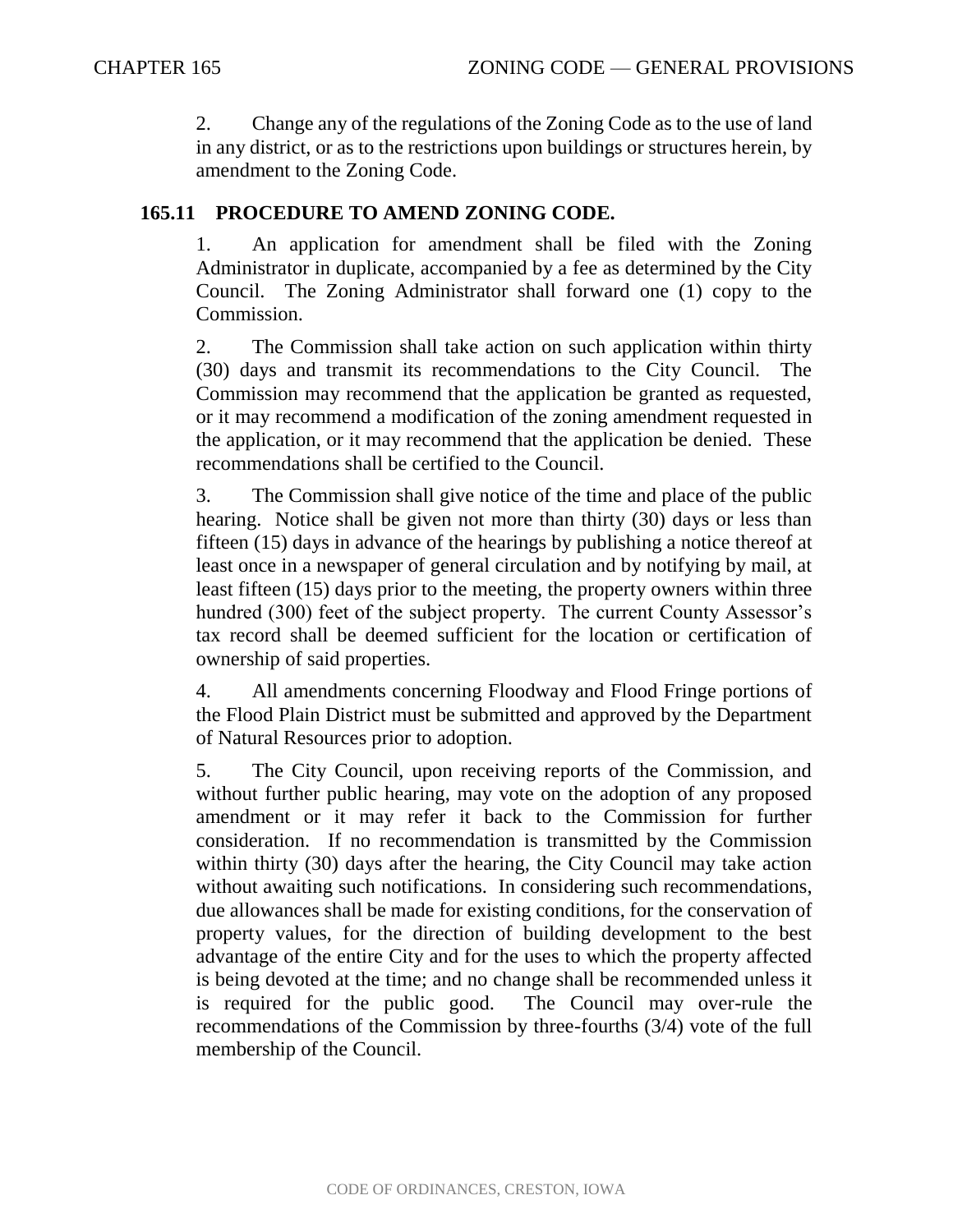**165.12 CONDITIONAL USE PERMITS AND PROCEDURES.** Conditional Use Permits may be issued for any and only the uses or purposes for which such permits are required or permitted by provisions of the Zoning Code.

1. Application. An application for the Conditional Use Permit shall be filed with the Zoning Administrator indicating the section of the Zoning Code under which the Conditional Use Permit is sought and stating the ground on which it is requested. The application shall be accompanied by such plans and elevations and site plans as prescribed by the Commission and presented by the Zoning Administrator to the Commission. A copy of all applications for a Conditional Use Permit under the provisions of the Floodway and/or Flood Fringe portions of the Flood Plain District shall be forwarded to the Department of Natural Resources ten (10) days prior to a public hearing.

2. Notification and Public Hearing. Upon receipt in proper form of the application and other requested material, the Commission shall hold at least one (1) public hearing in a location to be prescribed by the Commission at least fifteen (15) days in advance of each hearing, a notice of the hearing shall be published in the official newspaper of the City and like notification at least fifteen (15) days prior to the hearing to the owner or owners of property within three hundred (300) feet of the subject property. Notices of such hearings shall be posted at the City Hall at least fifteen (15) days prior to the public hearing. The County Assessor's current tax records shall be deemed sufficient for the location or certification of ownership of said adjacent properties.

3. Findings. No conditional use shall be recommended by the Commission unless the Commission shall find:

A. That the conditional use will not be injurious to the use and enjoyment of other property in the immediate vicinity for the purpose already permitted, or substantially diminish and impair property values within the immediate vicinity.

B. That the establishment of a conditional use will not impede the normal and orderly development and improvement of surrounding vacant property values within the immediate vicinity.

C. That adequate utilities, access roads, drainage and other necessary facilities have been or are being provided.

D. The adequate measures have been or will be taken to provide sufficient off-street parking and loading space to serve the proposed use.

E. That adequate measures have been or will be taken to prevent or control offensive odor, fumes, dust, noise and vibration, so that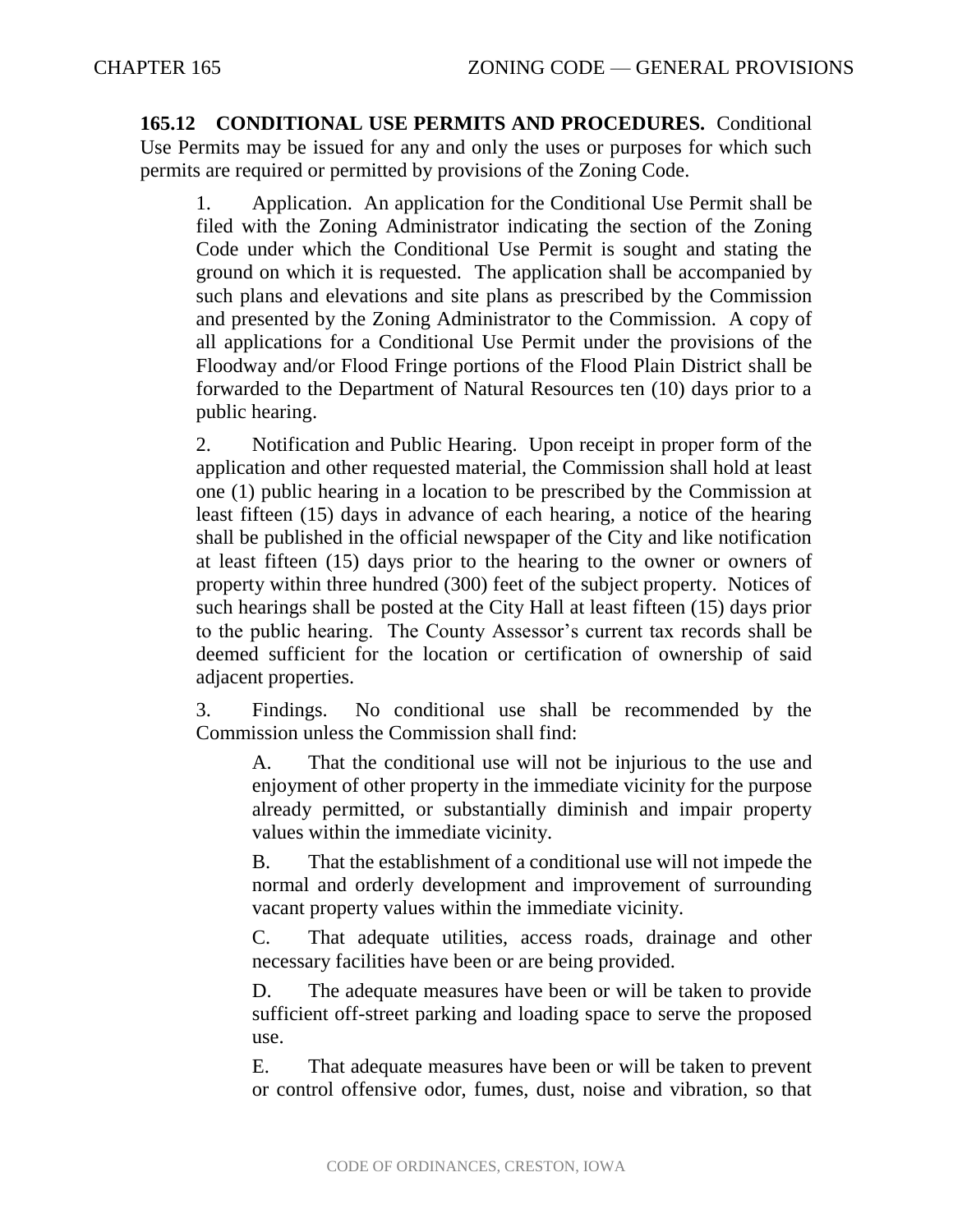none of these will constitute a nuisance and to control lighted signs and other lights in such a manner that no disturbance to neighboring properties will result.

4. Fees. To defray administrative costs for processing requests for Conditional Use Permits, a fee shall be paid by the applicant. Such fee shall be established by the City Council.

5. Conditions and Safeguards. The Planning Commission shall prescribe appropriate Conditions and Safeguards in conformity with the Zoning Code. The Commission shall prescribe a time limit within which the action for which the conditional use is required shall commence, or be completed or both. Failure to commence, or complete, or both, such action within the time limit set shall void the Conditional Use Permit.

6. Violations. Violations of such Conditions and Safeguards, when made part of the terms under which the Conditional Use Permit is granted, shall be deemed a violation of the Zoning Code and punishable under Section 165.09 of the Zoning Code.

**165.13 BUILDING AND USE PERMITS.** Except as hereinafter provided, no person, firm or corporation shall construct, erect, alter, wreck or move any building or structure or parts thereof within the jurisdiction of the Planning and Zoning Commission and the Board of Adjustment without first securing a building or use permit from the City. Application for permit shall apply as set forth in the City Building Code. Application for a building permit shall be made to the City on blank forms to be furnished by the City. Each application for a permit to construct or alter a building shall be accompanied by a plan drawn to scale showing the dimensions of the lot to be built upon and the size and location of the building and accessory buildings to be erected. Application shall contain such other information as may be deemed necessary for the proper enforcement of this or any other ordinance. The City shall issue or may direct the Director of Public Works to issue the building permit only after determining that the building plans together with the application comply with the terms of the Zoning Code.

*(Ord. 97-20 - Oct. 97 Supp.)*

1. Certification of Occupancy.

A. No land shall be occupied or used and no building hereafter erected, reconstructed or structurally altered shall be occupied or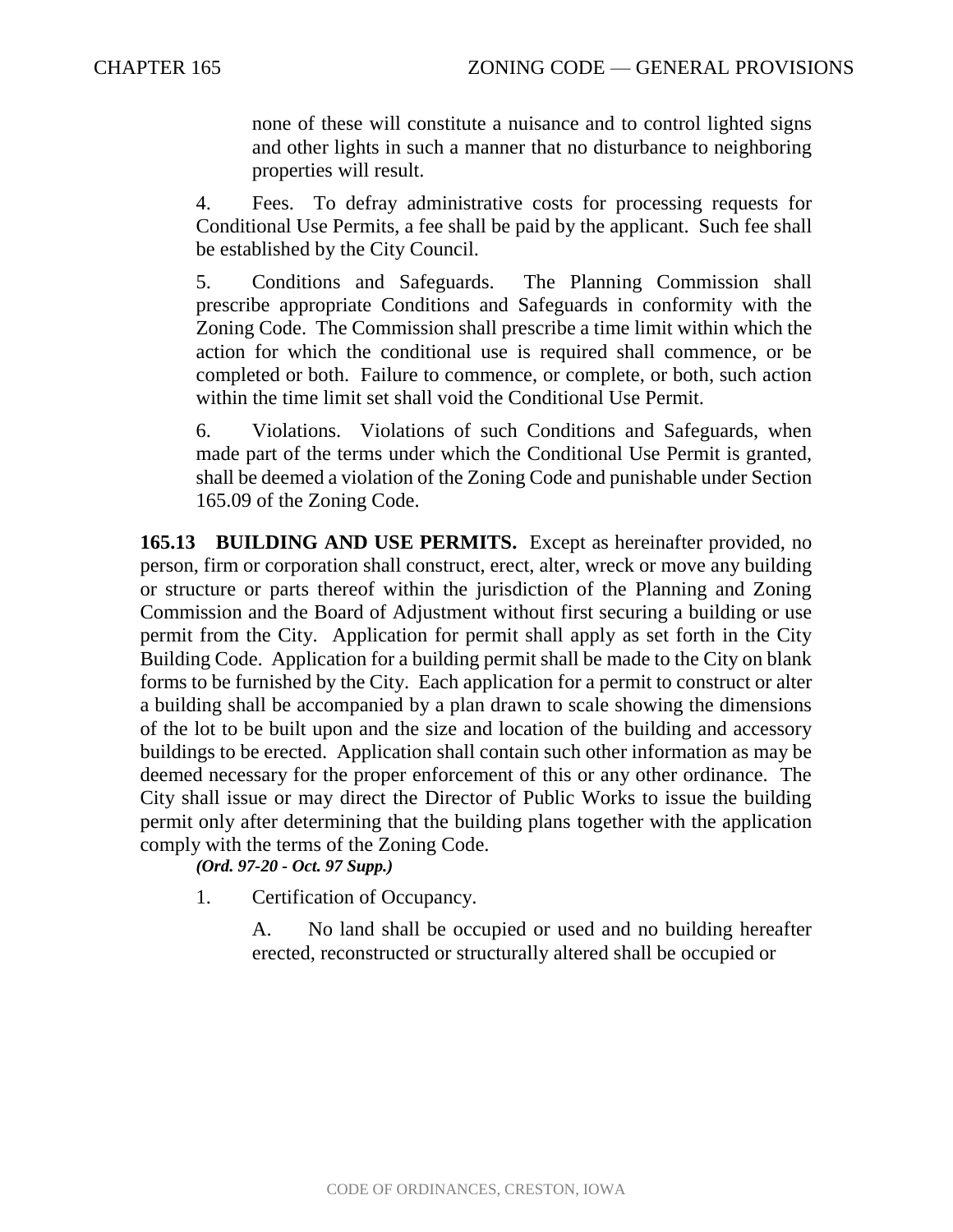used, in whole or in part, for any purpose whatsoever, until a Certificate of Occupancy shall have been issued by the Zoning Administrator stating that the building and use complies with all of the provisions of the Zoning Code applicable to the building or premises or the use in the district in which it is to be located.

B. No change in use shall be made in any building or part thereof, now or hereafter erected, reconstructed or structurally altered, with or without a Certificate of Occupancy having been issued by the Zoning Administrator, and no such permit shall be issued to make such change unless it is in compliance with the provisions of the Zoning Code.

C. No vacant flood plain land shall be occupied or used and no building hereafter erected, altered or moved shall be occupied until the applicant submits to the appropriate local official a certification by a registered professional engineer, land surveyor or other qualified person designated by the local governing body that the finished fill and building floor elevations or other flood protection measures are in compliance with appropriate flood plain zoning provisions and other flood plain regulations.

D. Certification of Occupancy shall be applied for coincidentally with the application for a building permit and shall be issued within ten (10) days after the lawful erection, reconstruction or structural alteration is completed.

E. A record of all Certificates of Occupancy shall be kept on file in the Office of the Zoning Administrator, and copies shall be furnished upon request to any person having a proprietary or tenancy interest in the structure, building or land affected.

F. A temporary Certificate of Occupancy may be issued by the administrative official for a period not exceeding six (6) months, during alterations or partial occupancy of a building pending its completion, provided that such temporary certificate may require such conditions and safeguards as will protect the safety of the occupants and the public.

G. Failure to obtain a Certificate of Occupancy shall be considered a violation of the Zoning Code and subject to penalty under Section 165.09 of the Zoning Code.

2. Schedules of Fees, Charges and Expenses. The City Council shall establish a schedule of fees, charges, and expenses and a collection procedure, for building permits, certificates of occupancy, appeals, and other matters pertaining to the Zoning Code. The schedule of fees shall be posted